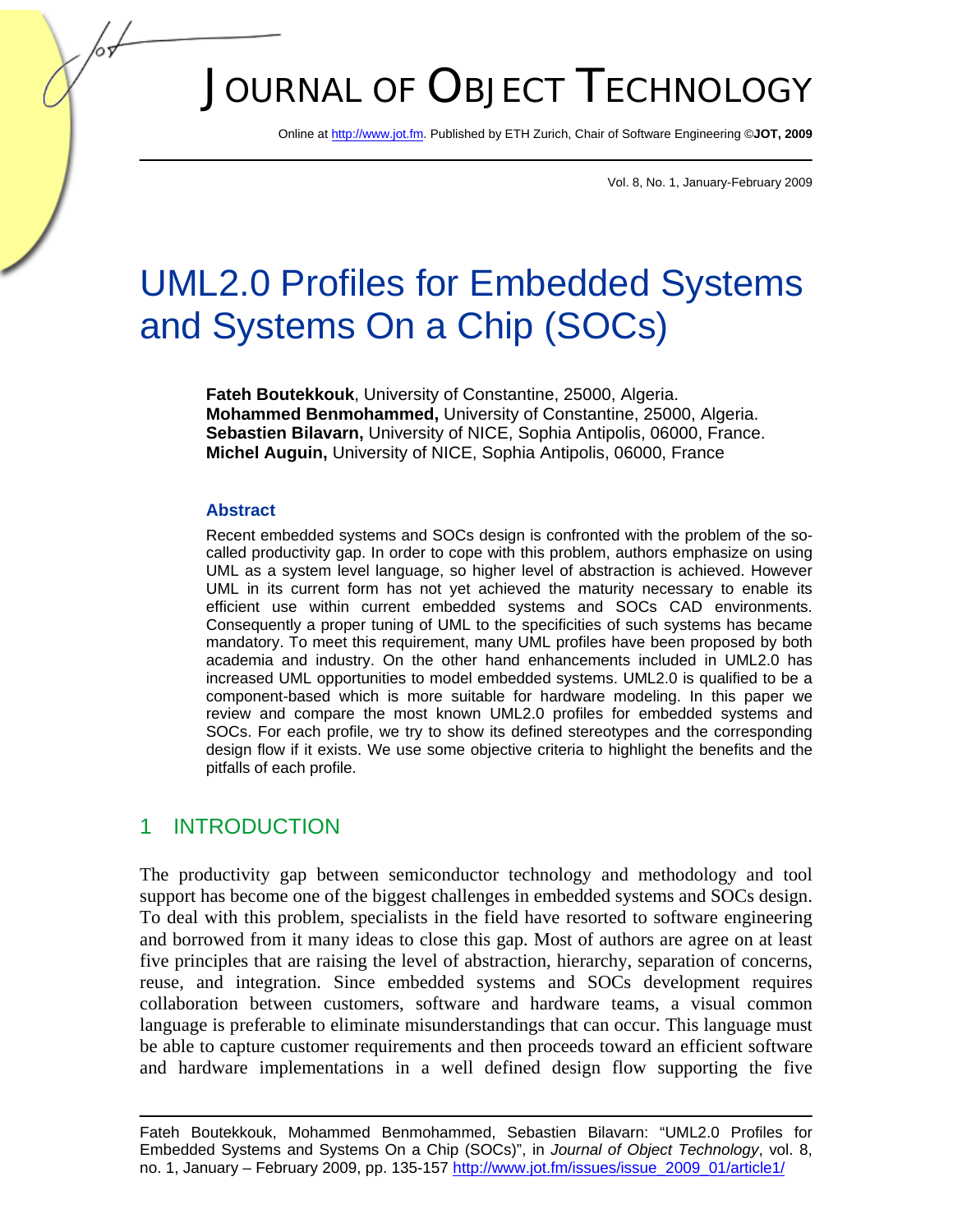principles mentioned above. We believe that if done correctly, the Unified Modeling Language (UML) can be such a language.

UML2.0 has brought several significant improvements to support concepts related to Codesign.The latter aims at meeting the system-level requirements by using a concurrent design and validation methodology, thus exploiting the synergism of the hardware and the software parts. Although software (Sw) design techniques may seem foreign to hardware (Hw) designers, at a reasonable level of abstraction such separation can be blurred because many of concepts are similar. For instance Sw objects communicate with messages and Hw blocks communicate with signals. Sw systems reuse classes from libraries and Hw systems reuse IPs (intellectual properties).

Embedded systems (ES) are generally defined as application-specific computers, masquerading as non-computers that interact with the physical world and must perform a

small set of tasks cheaply and efficiently. ES have specific characteristics such as heterogeneity (hardware / software), ability to react, criticality, real-time and consumption constraints. As the resources are constrained, the design of embedded systems requires optimization. According to Moore's law stipulating that the integration density of VLSI circuits doubles all the eighteen (18) months, embedded systems will contain more one billion of transistors in the near future. Modern ESs are capable to execute very complex algorithms implemented in only one chip (SOC: System-on-a chip). A SOC is a complex and heterogeneous system that can integrate in the same chip hundreds of IPs possibly furnished by different manufactures and connected by communication infrastructure ranging from simple buses to complex On chip networks (NOC : Network On Chip). A general classification of the design process of embedded systems is available through the DajskiY-Chart as shown in Figure 1.

It defines System, Register-Transfer (RT), gate, and transistor levels where each level is defined by the type of objects and where higher level objects are hierarchically composed out of lower level ones. At each level, the design can be described in the form of a behavioral, a structural model, or a physical model. A conventional design process (see figure 2) starts from informal requirements; a functional executable model (eg.  $C/C++$ ) is modelled from the requirements to capture the system behaviour. At this level there is no difference between software and hardware parts. The final destination of the various parts of the design are decided at the partitioning stage. Two separate design flows start concurrently for the software and hardware. Software parts are compiled for the target processing elements and hardware parts are translated to an HDL (Hardware Description Language) description, then synthesized into ASICs or FPGAs. Intermediate steps of functional and timing verifications and simulations are carried out at different phases.

Today 's methodologies fail to meet embedded systems requirements. This is due essentially to the large gap that exists between the specification level and the implementation level on one hand and because the hardware and software teams are still work independently and the actual hardware-software integration takes place lately where discovered errors are often uncorrectable.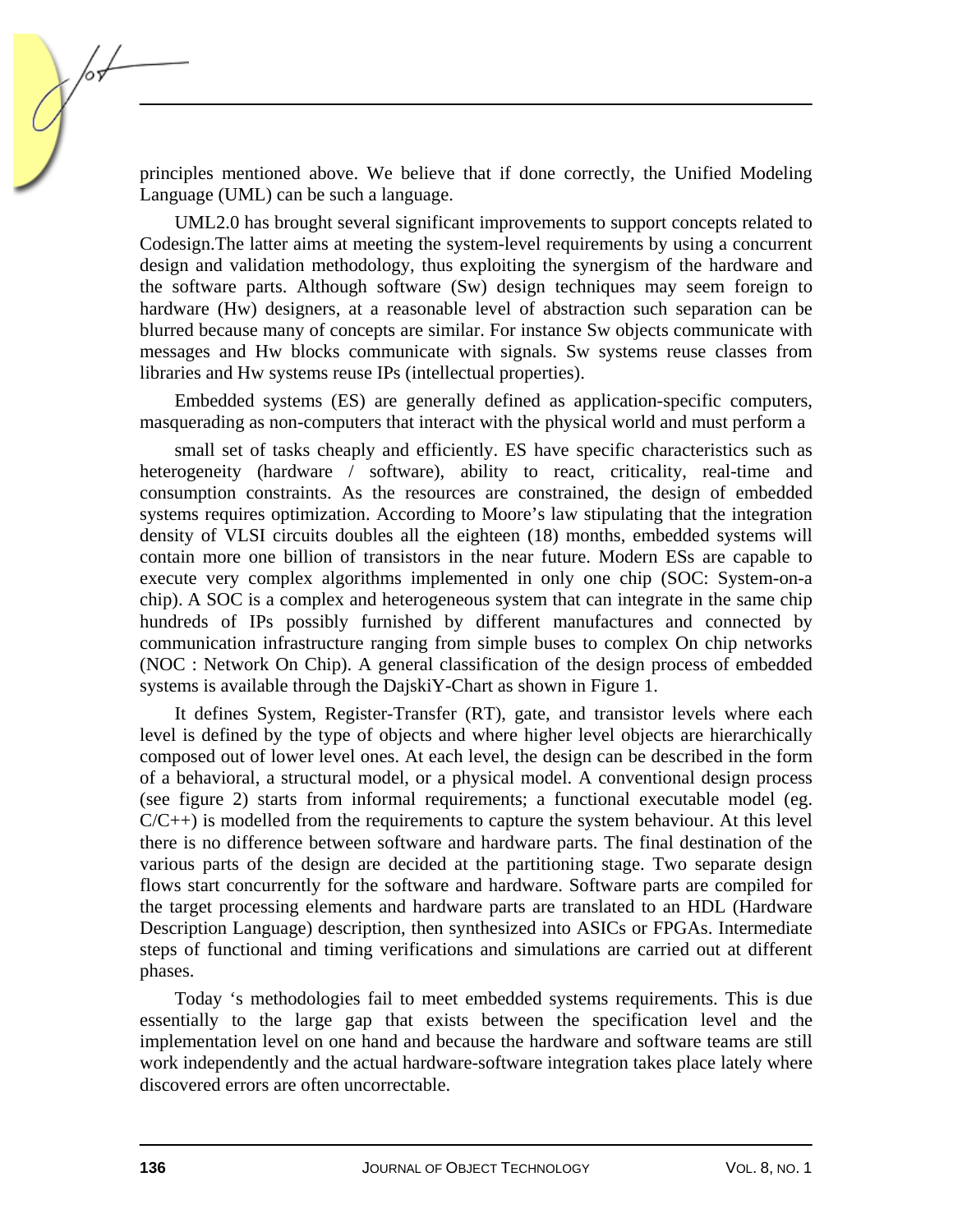

## 2 UML2.0 AND HARDWARE DOMAIN

UML is a graphical object-oriented modeling language, originally, was used in software (information) systems. The use of such graphical notation help designer to understand, capture and analyze the client requirements at early stages of development in a semiformal manner. In its basic form, it is applicable to a wide variety of systems (open language). However, several key attributes of UML are important to embedded systems:

- 1. UML is abstract, and designers can focus on the high-level characteristics of the system, rather than implementation-specific factors.
- 2. Hardware and software designers would share a common language.
- 3. A rich set of notations, executable models and semantics suited for modeling different points of view, simulation and formal verification.
- 4. Support for object-based structural decomposition and refinement.
- 5. Support for state-machine semantics which can be used for modeling and synthesis.

Beyond UML1.x deployment diagram, StateChart and sequence diagram which had even used to model hardware resources and their topology, to synthesize FSM controllers, and to model hardware communication protocols (eg. Handshake) respectively, UML2.0 includes two new diagrams more suitable to represent hardware concepts that are the structure diagram (SD) and timing diagrams (TD). The SD describes the structure of the system as a network of components (objects, composite objects and blocks) related by channels (links). It is similar to the well known functional block diagram used in the hardware domain. Components are associated with ports defining required and provided interfaces and communicate via signals. We can consider The TD as a chronogram which is used to represent signal progression over time. The new semantics attached to activity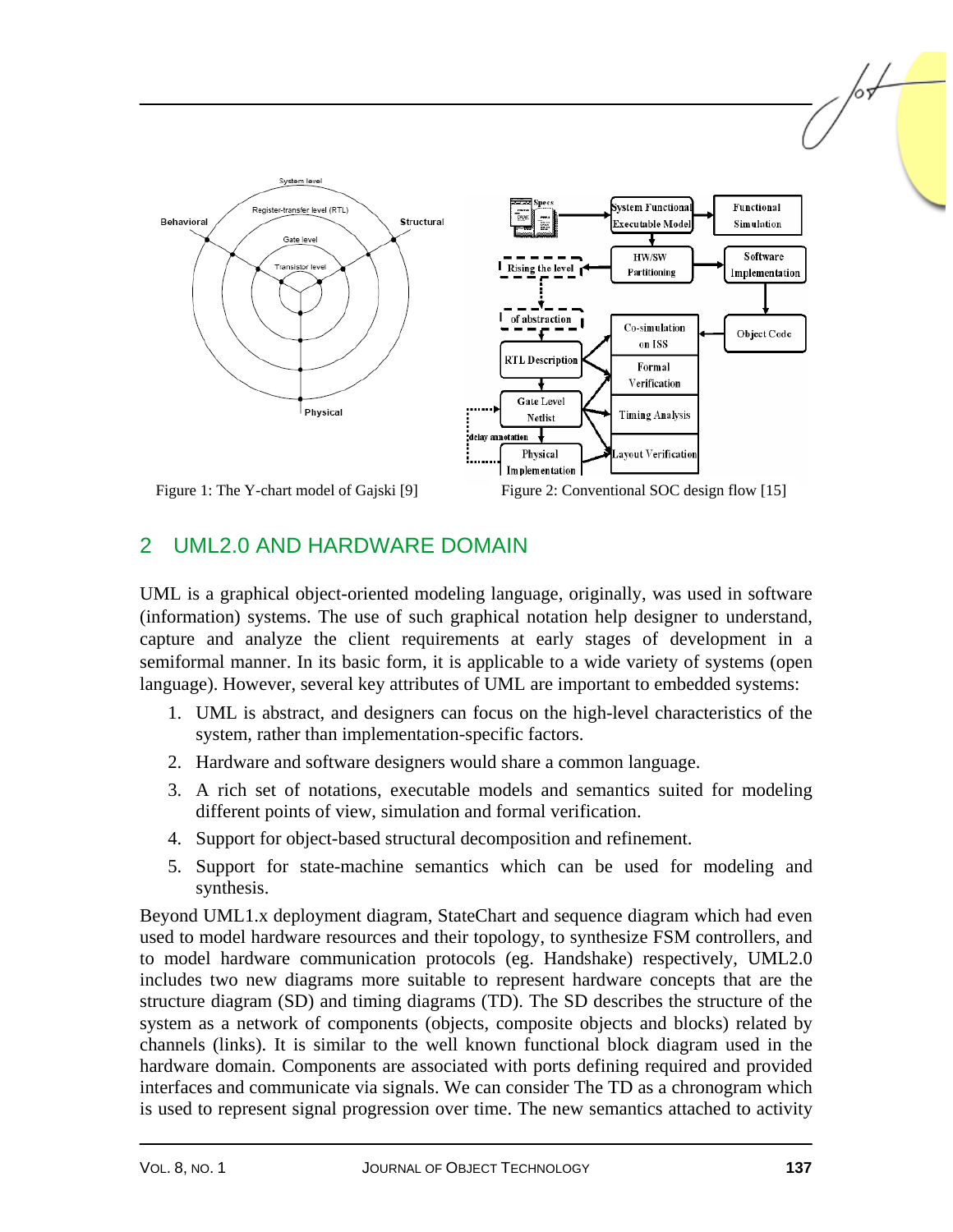diagrams (data flow) are also important to model the Datapath of the processing units. New features included in UML2.0 sequence diagrams (eg. Control flow, hieararchy, timing constraints) are also important for SOCs performance analysis [21].

Recent works aim at generating hardware description languages like VHDL [20], and SystemC from UML diagrams [15]. The generated code is used either for simulation or synthesis purposes.

Despite of the effort in the direction of UML-based system-level design, there is no consistent design flow for embedded and SOCs systems and the proposed methodologies and associated tools still lack completeness and interoperability. For this reason, many UML2.0 profiles have been proposed by both academia and industry. According to authors,UML2.0 can be tailored to different application domains by the definition of profiles. A profile extends an application specific UML sub-set using extension mechanisms offered by UML like stereotypes, constraints, and tagged values. Further more a profile must provide a methodology.

#### 3 SYSML

The System Modeling Language (SysML) [18] is the resullt of a joint initiative of OMG and the INCOSE (International Council on Systems Engineering). It reuses a subset of UML 2.0 and provides additional extensions needed in system engineering. SysML supports the specification, analysis, design, verification and validation of a broad range of complex heterogeneous systems which are not necessarly software based. It is intended to unify the diverse modelling languages currently used by systems engineers.

As shown in figure 3, the set of UML metaclasses to be reused are merged into a single metamodel package called UML4SysML. The SysML profile can be applied by a user model either "strictly" where, only the UML metaclasse referenced by SysML are available to the user of that model or "not strictly" where additional UML metaclasses which were not explicitly referenced may also be available.



Figure 3: SysML architecture [18]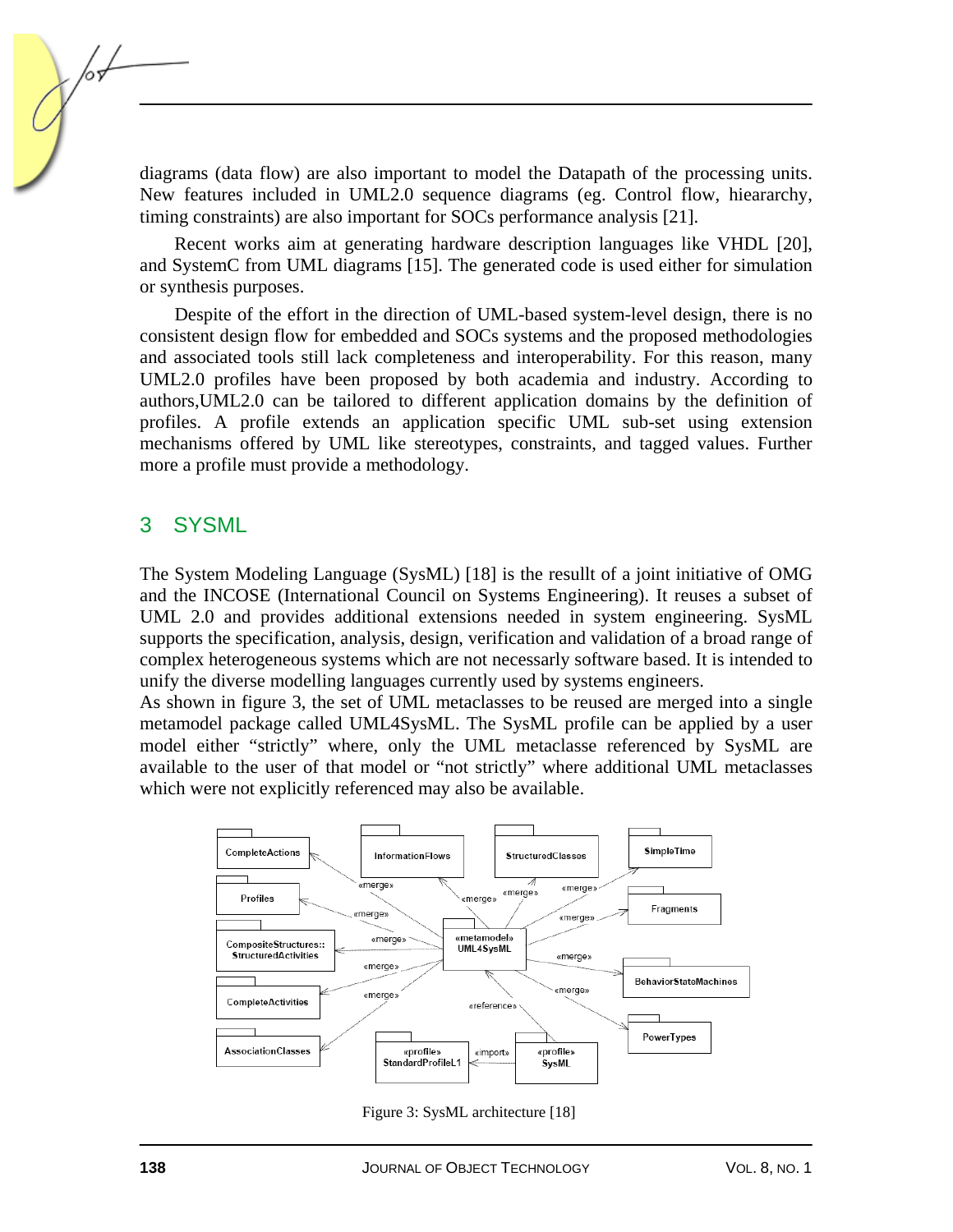SysML introduces two new diagrams (Figure 4): the Requirement diagram and the Parametric diagram. A requirement diagram allows the system engineer to model requirements and relating them to other model elements that satisfy or verify them ( figure 5). The parametric diagram is used to model systems parameters and relate them to each other. Block definition, Internal Block, and Activity diagrams are similar to the UML2.0 class diagram, composite structure diagram, and activity diagram respectively, with some extensions. We note especially the concepts of assembly and flowPort for composite diagrams, and the actions execution control mechanism for activity diagrams (eg. Running actions can be disabled). SysML does not use UML object diagram, communication diagram, interaction overview diagram, timing diagram, and deployment diagram. In the case of deployment diagrams, the deployment of software to hardware can be represented in the SysML internal block diagram using the concept of allocation which is a more abstract form from UML deployment [20].



Figure 4: SysML diagram taxonomy



Figure 5: SysML Requirements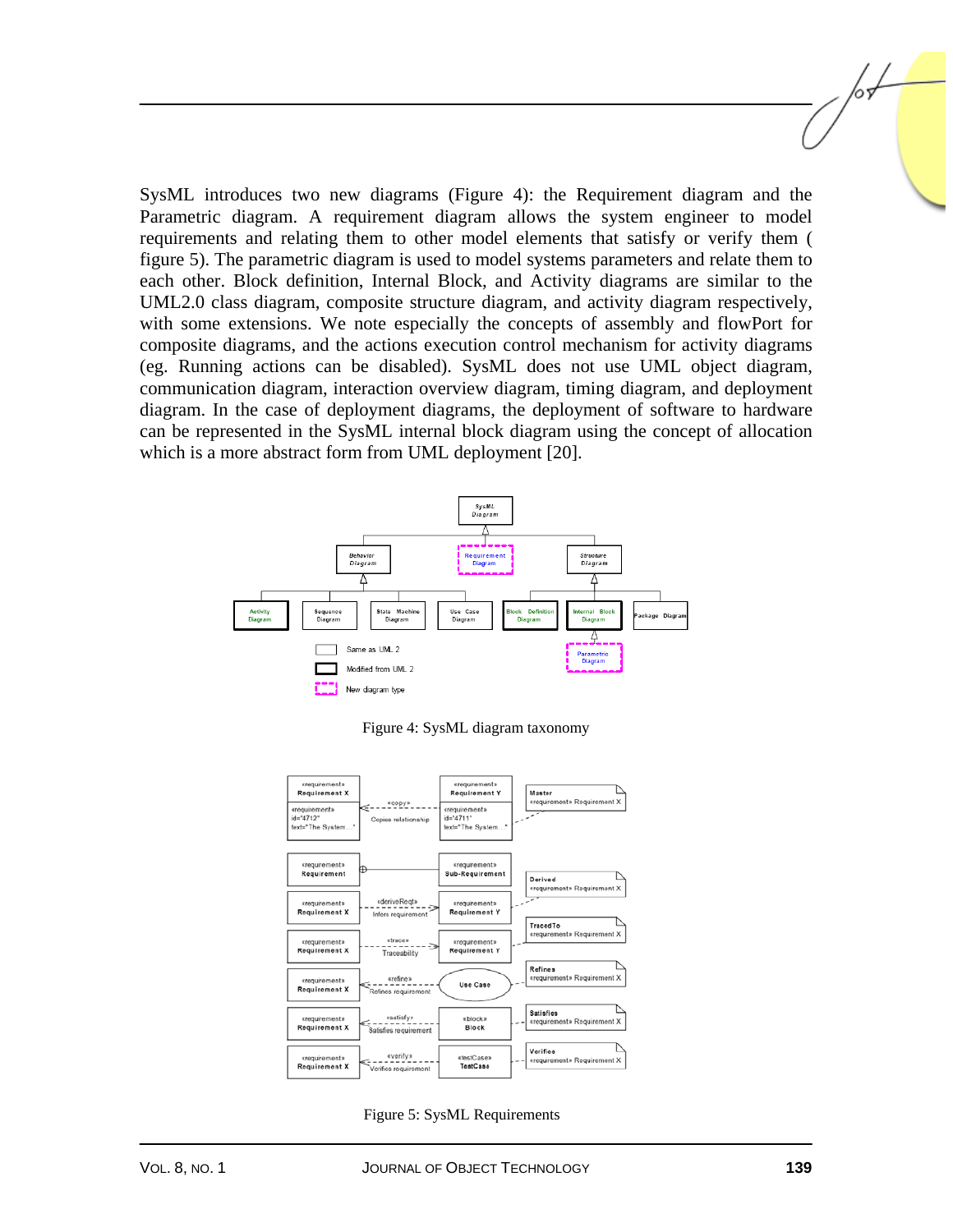## 4 MARTE (MODELING AND ANALYSIS OF REAL TIME EMBEDDED SYSTEMS)

Defined by the ProMARTE Working Group and is voted at OMG for the Model-Driven Development (MDD) and analysis of real time and embedded systems, MARTE [16] intends to replace the existing UML-SPT profile. It is based on the UML2.0 Metamodel, OCL2, and MOF 2.0 QVT. As illustrated by Figure 6, the MARTE architecture is focused on four packages : the MARTE foundations, the MARTE design model, the MARTE analysis model, and the MARTE annexes. The MARTE foundations package includes the NFPs profile for Non-Functional Properties modelling which is one of the main capabilities of this profile. An NFP (see figure 7), can be either basic or complex, qualitative or quantitative. An NFP value can be specified as a constant value (NFP Constant), as a variable (NFP Variable) or as an expression (NFP Expression), the TIME profile for logical and physical time modelling and related concepts, the GRM profile for Generic Resource Modelling. The GRM is detailed via DRM for Detailed resource modelling, the GCM profile for Generic Component Modelling, and the ALLOC profile for application-hardware mapping. The MARTE design model package represents the profile core, it encompasses the RTEMOCC profile for real time model of computation and communication. The latter is based on the Runit concept, which combines between object and process paradigms, the SRM profile for Software Resource modelling, and the HRM profile for Hardware Resource Modelling.

The MARTE analysis package introduces common elements that can be used in providing input to many kinds of quantitative analysis. Three particular types of analysis are considered, The Schedulability Analysis Modeling (SAM), the Performance AnalysisModeling (PAM) and the WorstCaseExecution TimeAnalysisModeling. The MARTE annexes package includes in particular the VSL subprofile for Value Specification Language which is an expression language, used to specify non-functional values, and the RSM sub-profile for repetitive structure modelling.



Figure 6: Architecture of the MARTE profile [16]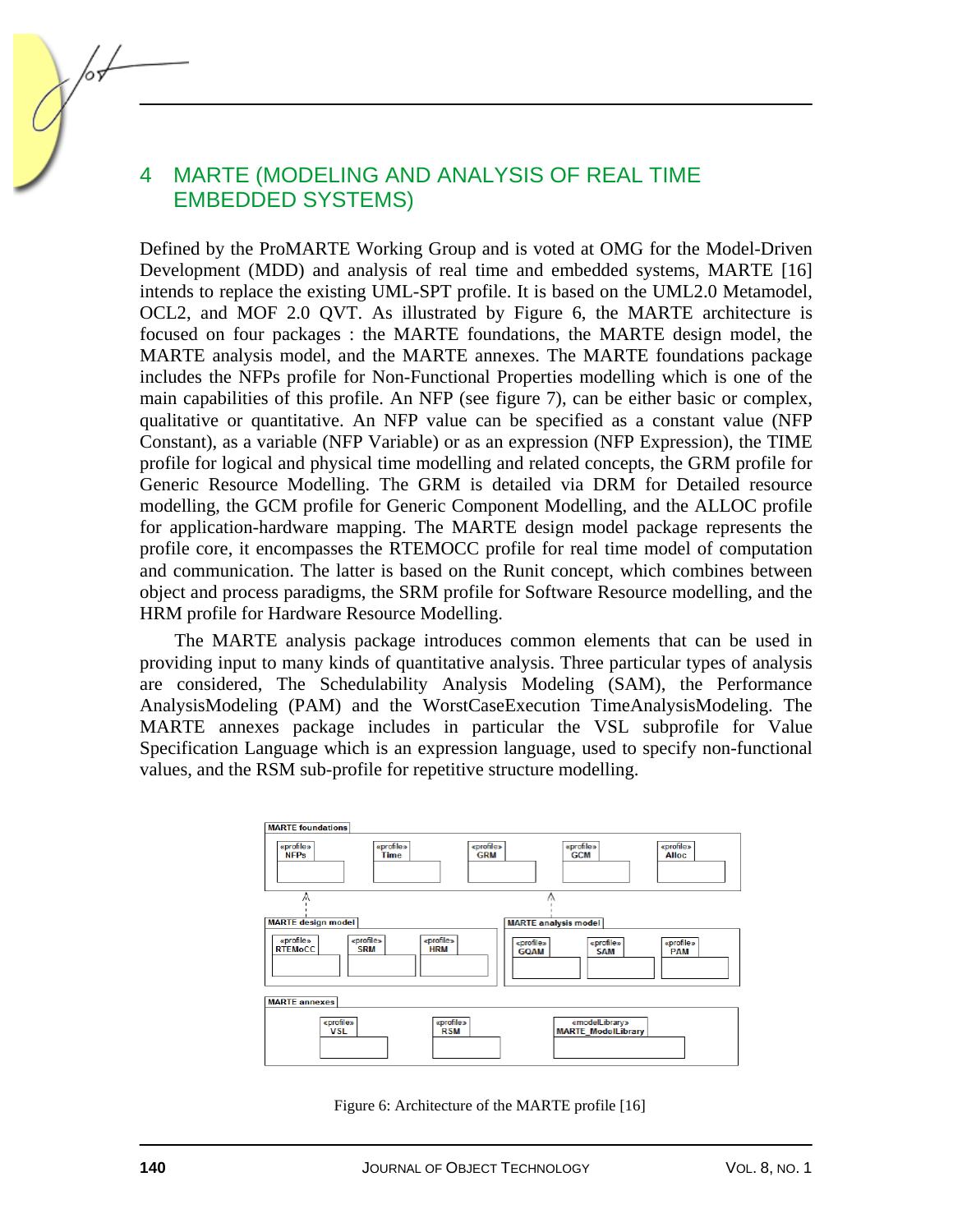MARTE brings many benefits since it provides support for specification, analysis, design, and verification/validation stages, provides a common way of modelling both hardware and software aspects of a real time embedded systems in order to improve communication between developers, and fosters the construction of models that may be used to make quantitative predictions.



Figure 7: Example of user model with NFPs and VSL [16]

## 5 UML-SOC

It is developed by Fujitsu Limited and Fujitsu Laboratories. A related OMG submission [17] was prepared by a consortium consisting of Fujitsu Limited, IBM Corporation, CANON INC., CATS Co., Metabolics Ltd., RICOH COMPANY LTD., and Toshiba Corporation. This profile intends to describe System-On-Chip specific information using UML. It integrates concepts from SOCs and allows automatic code generation for hardware (eg. SystemC), covering abstraction levels from Transactional Level Modelling (TLM) to Register Transfer Level (RTL). UML-SOC is focused on the UML2.0 structure diagram. It proposes the stereotypes that allow the structural modelling, communication modelling, operation and property modeling. Table 1, gives correspondance between some SOC stereotypes and UML constructs.The motivation for the profile is that UML defines many types of diagrams but does not describe how to use them. The decisions concerning the part of the specification to be modeled and the diagrams to be used as well as how to model the specification with different diagrams must be made. In this approach UML is used as a formal model for the specification of the SoC design to allow the validation of the consistency and completeness of the specification (see figure 8). The consequent SoC implementation is validated by a systematic derivation of test scenarios from the UML model. UML is integrated into the verification process without changing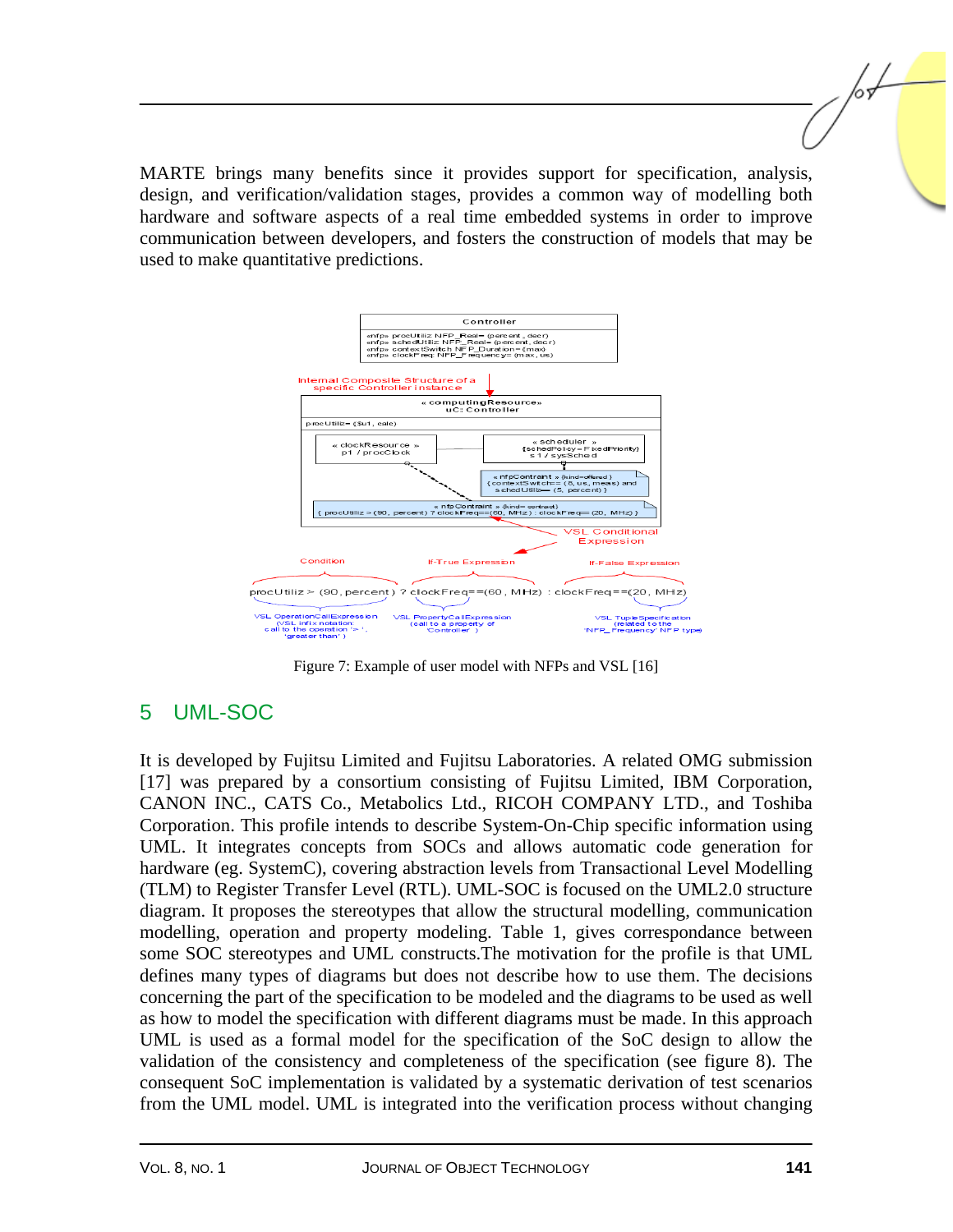the current design style. Only use case diagrams, sequence diagrams and class diagrams of UML are utilized in modelling of functions, data types and behaviors in the specification. Interfaces in SoC cannot be modeled simply by operations and methods. Instead, a proprietary Component Wrapper Language (CWL) as a formal interface specification language is used to model the specification of signal changes at input/output ports [22].

| SoC Model element  | Stereotype         | <b>UML</b> metaclass |
|--------------------|--------------------|----------------------|
| Module             | SoCModule          | Class                |
| Process            | <b>SoCProcess</b>  | Operation            |
| Data               | Data               | Class                |
| Controller         | Controller         | Class                |
| Protocol Interface | SoCInterface       | <b>Interface</b>     |
| Channel            | SoCChannel         | Class                |
| Protocol           | SoCProtocol        | Collaboration        |
| Port               | SoCPort            | Port/Class           |
| Module Part        | SoCModuleProperty  | Property             |
| Channel Part       | SoCChannelProperty | Property             |

Table 1: A Sub-set of the UML-SOC profile stereotypes [17]



Figure 8: UML- SOC profile flow [22]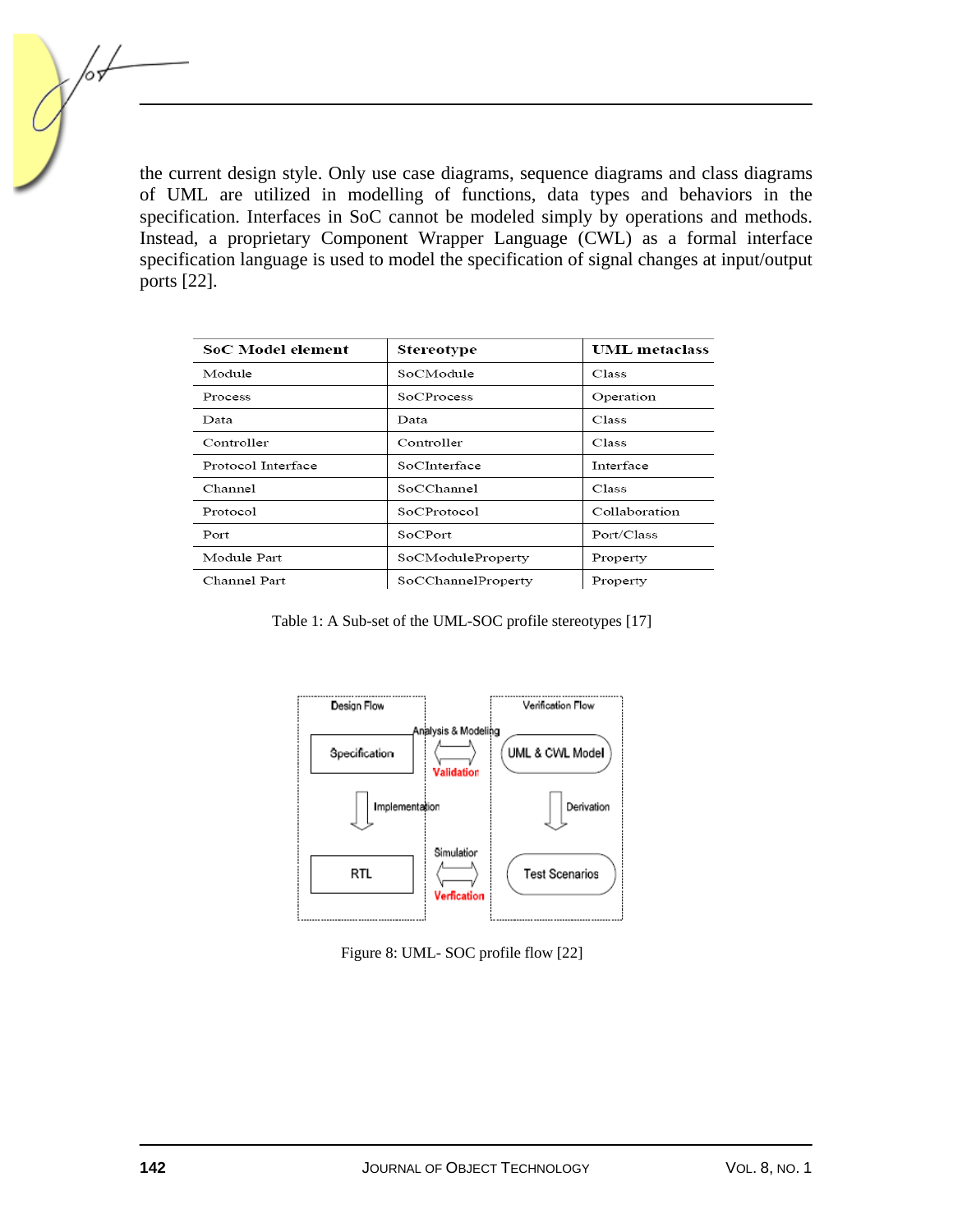## 6 UML-SYSTEMC

This profile is developed by University of Catania and STMicroelectronics [15]. It takes advantages of both UML2.0 and SystemC language following the MDA principles. SystemC is well suited for implementing UML models, since it supports object-oriented paradigm and can uniformly represent hardware and software in a single language. Furthermore, as UML, SystemC is becoming the standard system level language for SOCs design. According to [15], UML may improve the SOC design flow in three ways:

- 6. The UML in a platform-independent manner can be adopted at System Functional Executable Model level to describe the specification.
- 7. The UML profile for SystemC can be used for the hardware description at the abstraction layers on top of the RTL layer.
- 8. UML profiles tailored for programming languages like  $C/C_{++}$ , Java, etc. can be used, instead, for the software parts.

The UML-SystemC profile captures both the structural and the behavioral features of the SystemC language and allows high level modelling of SOCs with straightforward translation to SystemC code. It is based on two diagrams : classes diagrams to model structure and statecharts to model behaviour. The most significant stereotype elements used in various UML structural diagrams represent the structural building blocks of SystemC such as module, port, interface, primitive channel, hierarchical channel, thread process and event. Figure 9, shows the correspondence between SystemC and UML concepts. The proposed profile is believed to benefit greatly the portability, interchange, and reuse of the IPs.



Figure 9: UML notation for SystemC concepts [15]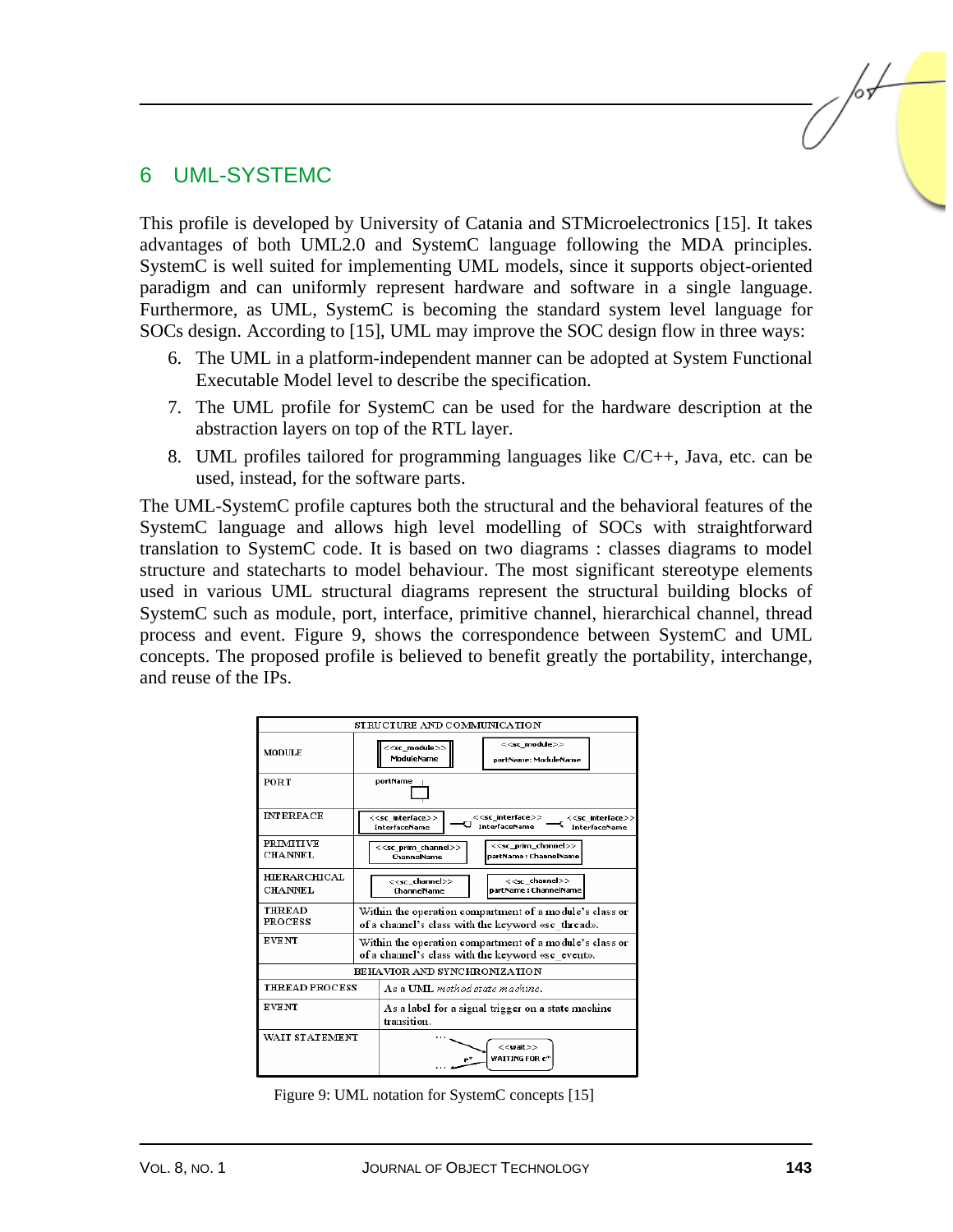

Figure 10: UML –SystemC based SOC design flow

## 7 TUT

It is developed in the Institute of Digital and Computer Systems at Tampere University of Technology (TUT), the TUT Profile is an UML2.0 profile for multi-processor SOCs design [13]. It classifies different application and platform components by defining various stereotypes and strict rules how to use them. The objective is to enhance the support of external tools for automatic analyzing, profiling, and modifying the UML2.0 description of an embedded system. The classification also assigns defined parameters to proper components. Using this profile application is modelled as a network of processes following the Kahn Process Network (KPN) semantics. Each process behaviour is modelled via a statechart. The platform description is not used for hardware synthesis, rather than, it represents an abstraction of an available parametrized RTL components library. The mapping is defined by the stereotype "PlatformMapping". It is applied to describe how a process group is mapped to a platform component. The methodology is realized with the Koski design flow (figure 11). The platform mapping can be explicitly performed by the designer, or assisted with tools. In the latter case, an UML profiling tool that combines the UML2.0 description and simulation statistics that is obtained the verification phase is developed. Based on the profiling results, the application can be modified to fulfill real-time constraints. When the verification is completed, executable application for the implemented platform is automatically generated from the UML2.0 description. The TUT profile provides an automated path from UML design entry to FPGA prototyping including the functional verification and the automated architecture exploration focusing on automatic profiling and performance values back annotation.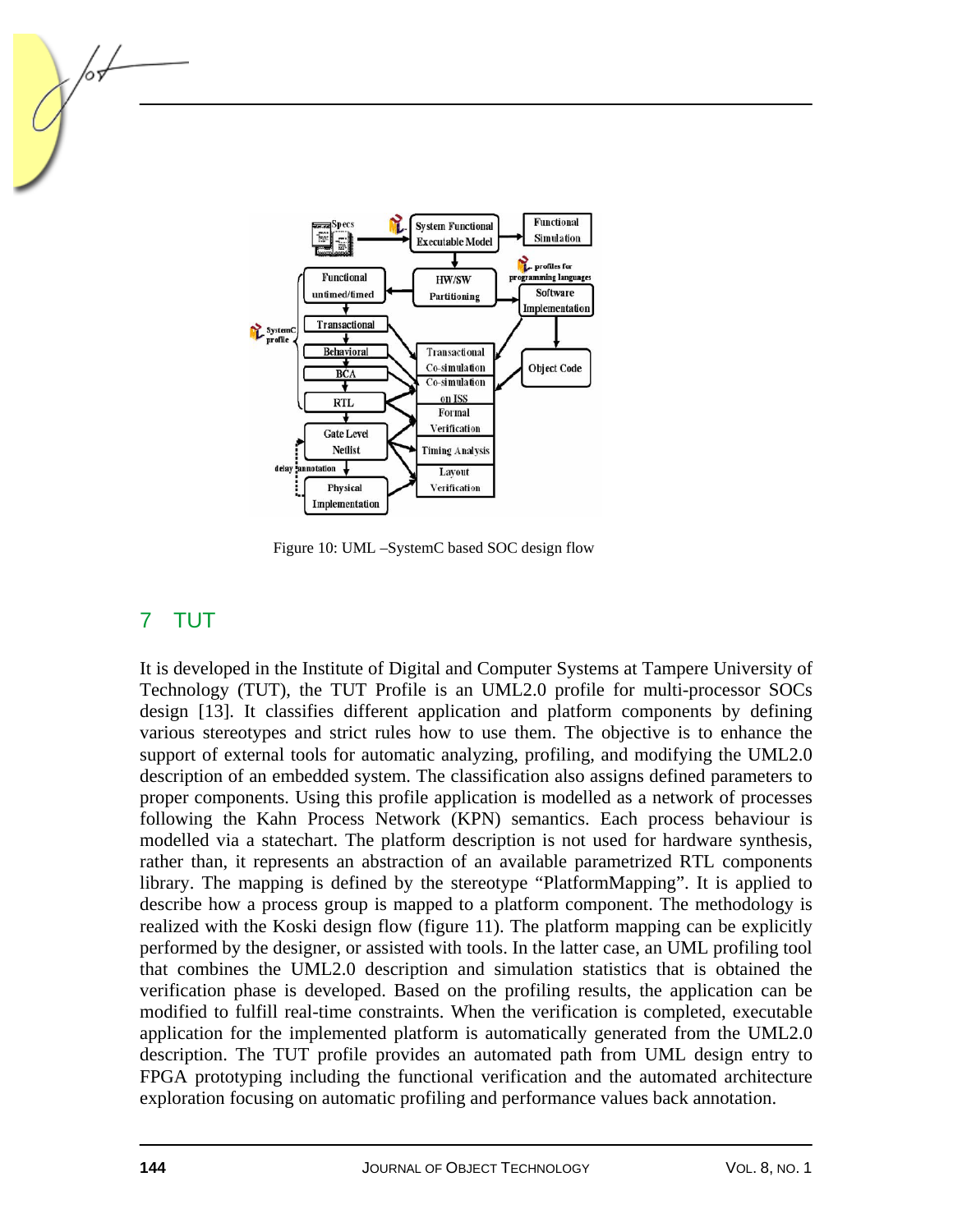| Stereotype name<br>(extended Metaclass)           | Description                          |
|---------------------------------------------------|--------------------------------------|
| Application (Class)                               | Top-level application class          |
| ApplicationComponent                              | Functional application component     |
| (Class)                                           | (active class, has behavior)         |
| <b>ApplicationProcess</b>                         | Instance of a functional application |
| (Structural feature)                              | component                            |
| ProcessGroup<br>(Structural feature)              | Group of application processes       |
| ProcessGrouping                                   | Dependency between an application    |
| (Dependency)                                      | process and a process group          |
| Platform (Class)                                  | Top-level platform class             |
| PlatformComponent                                 | Defines features of a platform       |
| (Class)                                           | component                            |
| PlatformComponentInstance<br>(Structural feature) | Instantiated platform component      |
| Communication Wrapper                             | Defines wrapper parameters of a      |
| (Dependency)                                      | communication agent                  |
| CommunicationSegment                              | Interconnection structure of         |
| (Structural feature)                              | communicating agents                 |
| PlatformMapping                                   | Dependency between a process group   |
| (Dependency)                                      | and a platform component instance    |

Table 2: TUT profile stereotypes summary



Figure 11: Koski design flow [13]

## 8 GASPARD2

Developed by the DaRT (Dataparallelism for Real-Time) team of LIFL (Laboratoire d'Informatique Fondamentale de Lille- France), the Gaspard2.0 is an UML2.0 profile that targets the intensive signal processing domain [4]. It follows the MDA principles and emphasizes system level co-modelling and concurrency, separation of concerns /or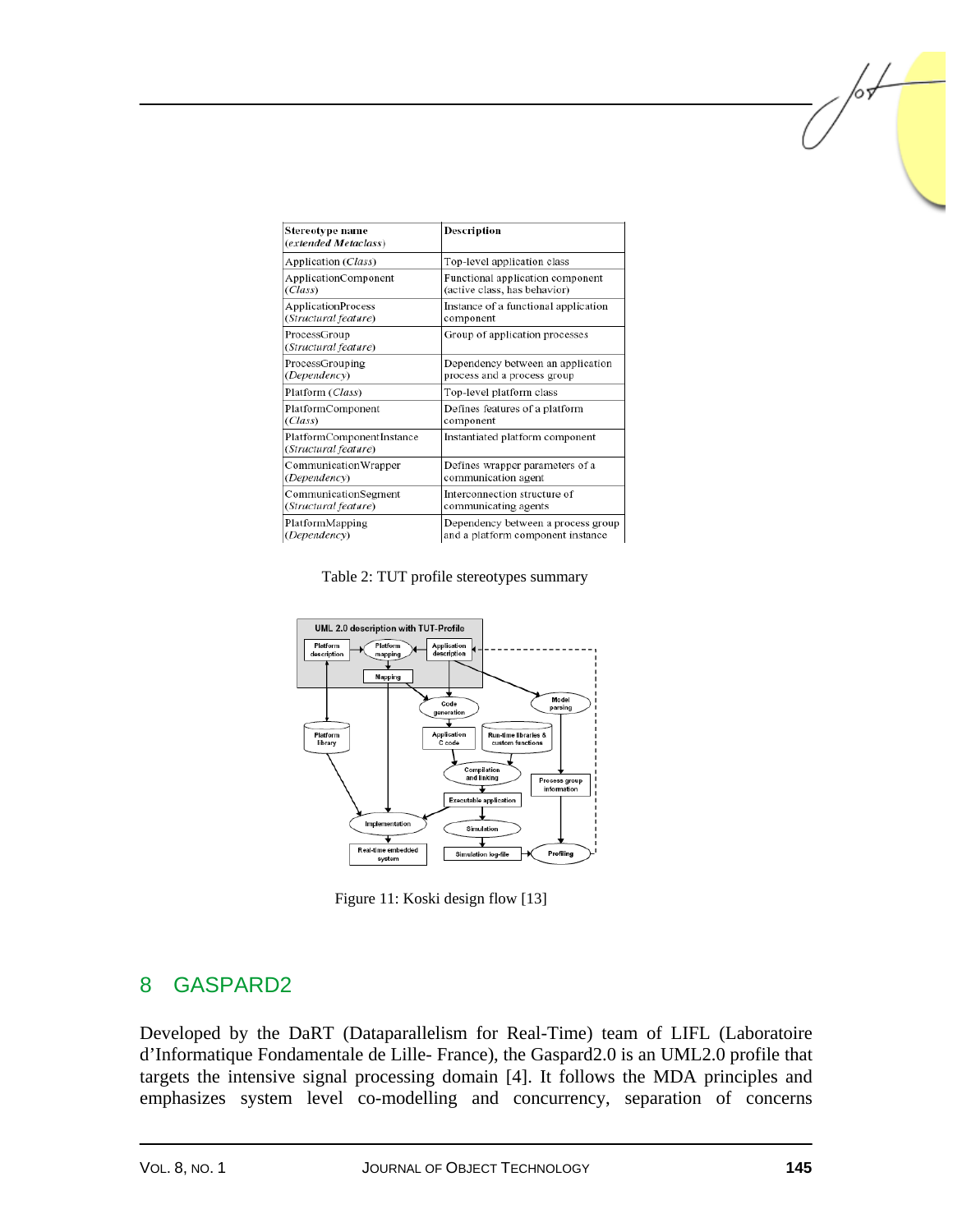(communication vs computation, data vs control, application vs architecture), simulation, models refinement, automatic code generation (eg. SystemC, VHDL, JAVA) and IP integration. Gaspard2.0 profile extends the UML2 semantics to allow the user to describe a SoC at different level of abstractions in three steps: the application, the hardware architecture, and the association of the application to the hardware architecture.



Figure 12: Gaspard packages [4]

The gaspard2.0 profile includes six main packages (see figure 12), that are the component, the factorization, the hardwareArchitecture, the application, the control, and the association. In Gaspard, application is modelled using three models of computation that are : KahnProcessNetwork (KPNs) to model computational tasks using the GaspardComponent and GaspardPort stereotypes (component package). The former can be elementary, hierarchical or repetitive, Array-OL to express in a compact way the topologies of relations and dependencies between multi-dimensional arrays of connectable elements (factorization package), and synchronous reactive programming (Esterel, Lustre) to model reactivity and control related aspects via automata (Control package). The principles of application metamodel are based on the ISP UML profile that allows the expression of task and data parallelisms [6]. HardwareArchitecture describes hardware resources and their topologies at a cross grained level. The goal of the association is to provide tools that bind an application to a hardware architecture. They mainly consist in mapping tasks to active components and mapping data to memories, while handling hierarchy and repetitions.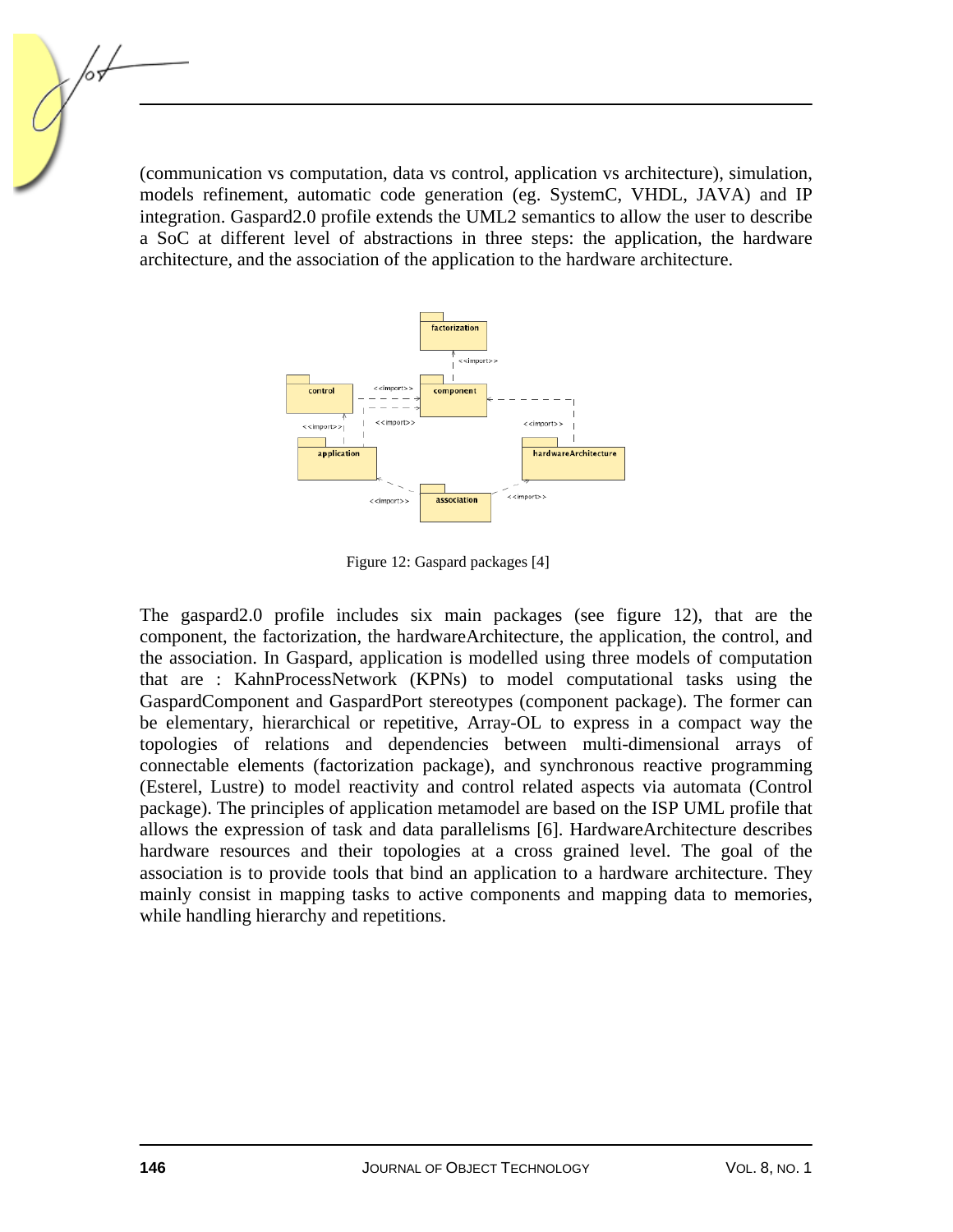

Figure 13: The MDA/Y-chart approach adopted by Gaspard2 [6]

## 9 DIPLODOCUS (DESIGN SPACE EXPLORATION BASED ON FORMAL DESCRIPTION TECHNIQUES, UML AND SYSTEMC)

Is an UML2.0 profile based on the TURTLE UML profile targeting SOCs domain [2]. it is focused on four aspects :

- 9. Abstract application modelling using two kinds of UML diagrams: a DIPLODOCUS class diagram modelling tasks, and activity diagrams for the intern behavior of those tasks. Tasks communicate using three paradigms: *Channel*, *Event*, and *Request*. Simulation or static analysis can be performed from those diagrams.
- 10. Architecture modelling as a composition of instances of five generic components: CPU, bus, memory, hardware accelerator and input/output peripheral. These components are abstract and parameterized through a small set of simple parameters.
- 11. Mapping each task onto an execution node of the architecture.
- 12. Refining the application to go for the final implementation.

DIPLODOCUS UML profile focuses on design space exploration. Its strength relies on transformation rules that make it possible to automatically transform DIPLODOCUS modelings either in SystemC, for simulation purpose, or in a LOTOS specification. Before simulation is done, each task behaviour which is modelled via an activity diagram is transformed to an equivalent behavior expressed in a simple language called TML (Task Modeling Language) [1]. This language abstracts data exchange, data processing and control exchange using coarse-grained instructions. There is no data processing details inside the tasks. They are only control oriented without any notion of physical time. However operations within a task model are totally ordered and among a set of tasks, they are partially ordered. The functional simulation is achieved by translating TML instructions to corresponding SystemC constructs.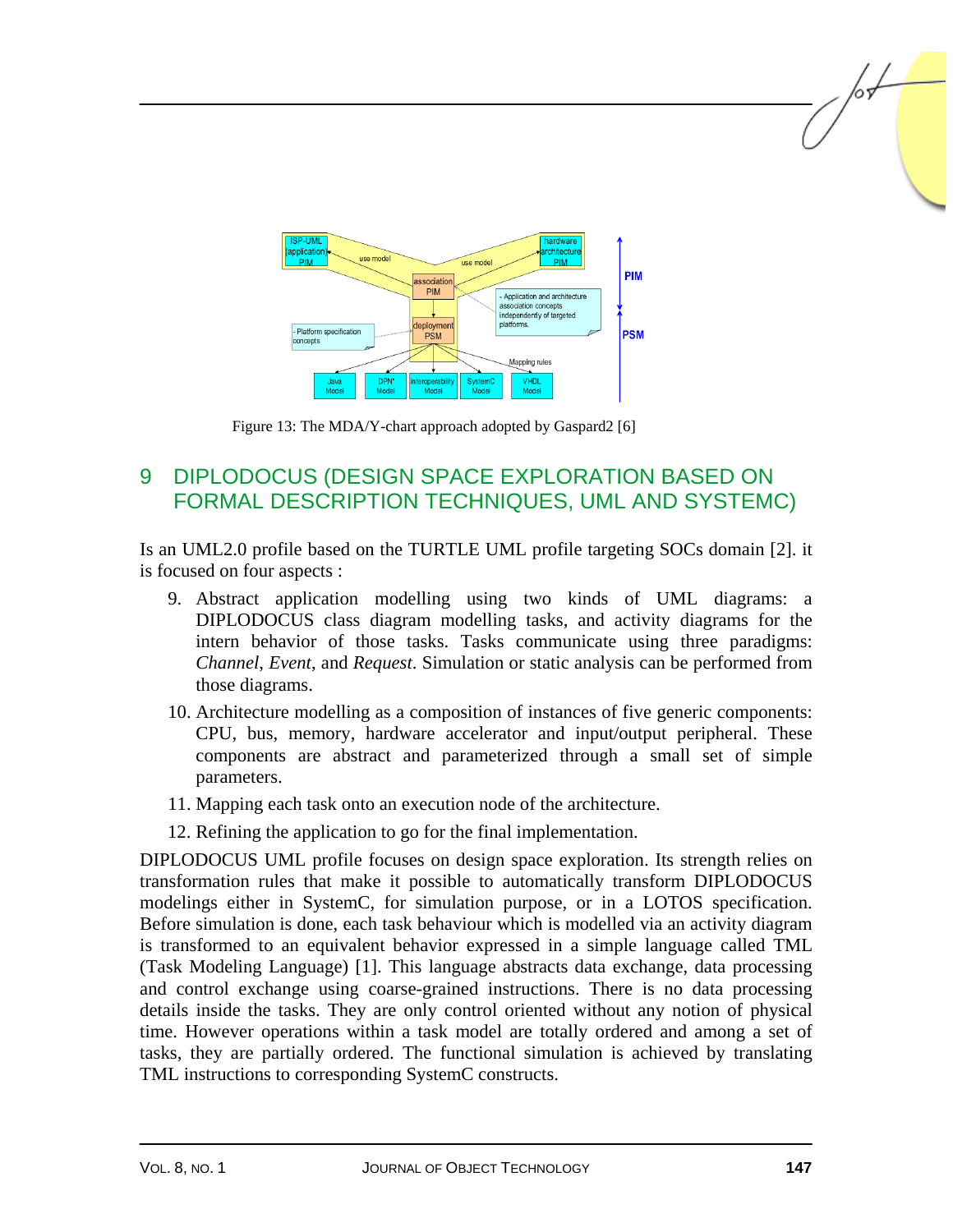| Icon                                    | Description                            | SystemC                                                              | <b>LOTOS</b>                                                                                                          |
|-----------------------------------------|----------------------------------------|----------------------------------------------------------------------|-----------------------------------------------------------------------------------------------------------------------|
| chl –<br>channel1(8) $>$                | Sending 8 samples in <i>channel 1</i>  | task.WR(8, channel1);                                                | write_channel1!8                                                                                                      |
| _evt_<br>>evt1(x, y)                    | Waiting for <i>evt1</i> with 2 params  | task.WAIT(x, y, channel1);                                           | wait_evt1?x?y                                                                                                         |
| $x = x + 1$                             | Action state; here, increment x.       | $x = x + 1$ ;                                                        | $P[$ gates $] (., x+1,.)$                                                                                             |
| $\lceil$ for(i=0;i <5;i = i+1) $\lceil$ | Loop structure (loop on $i$ )          | for $(i=0; i < 5; i=i+1)$<br>$\{$ /* loop */}<br>$/*$ after loop*/;  | process $P[{\text{gates}}](.,0,.)$<br>$[i < 5] -$ > /* loop */ P[gates](.,i+1,.)<br>$ not(i < 5) ->$ /* after loop */ |
| $1$ [3, x+2]                            | Time interval<br>between $3$ and $x+2$ | $t = \text{TML-tasks}:\text{myrand}(3, x+2);$<br>$task_T2.EXECI(t);$ | ignored (timing information<br>are necessary for simulation only)                                                     |

Figure 14: Semantics of various operators of DIPLODOCUS activity diagrams [2]



Figure 15: Methodology adopted by DIPLODOCUS [1]

## 10 UML PLATFORM

Developed by the University of California at Berkeley, the UML platform targets the domain of wireless protocols [5]. It is based on UML2.0, and the UML Real Time. Since the UML Platform profile follows the platform-based design, it defines stereotypes for application, platform, mapping, and refinement. In this profile application is modelled as a processes network using standard MoCs (Models Of Computations) such as Kahn Process Networks, Synchronous Dataflow etc. and elementary building blocks, such as buffers, and protocols that can be used to specify a MoC. The behavior of individual components is specified using State Machine, Activity Diagrams, or textual notation. The Platform model includes many kind of stereotyped components such as physical and logical resources, services offered by resources, QoS constraints, and relations between resources, services and service users stereotyped by UML Real-Time and UML Platform profiles. The semantics of UML Platform is defined in terms of the Metropolis Metamodel by establishing a direct correspondence between modeling elements of UML Platform and elements of the Metropolis Metamodel.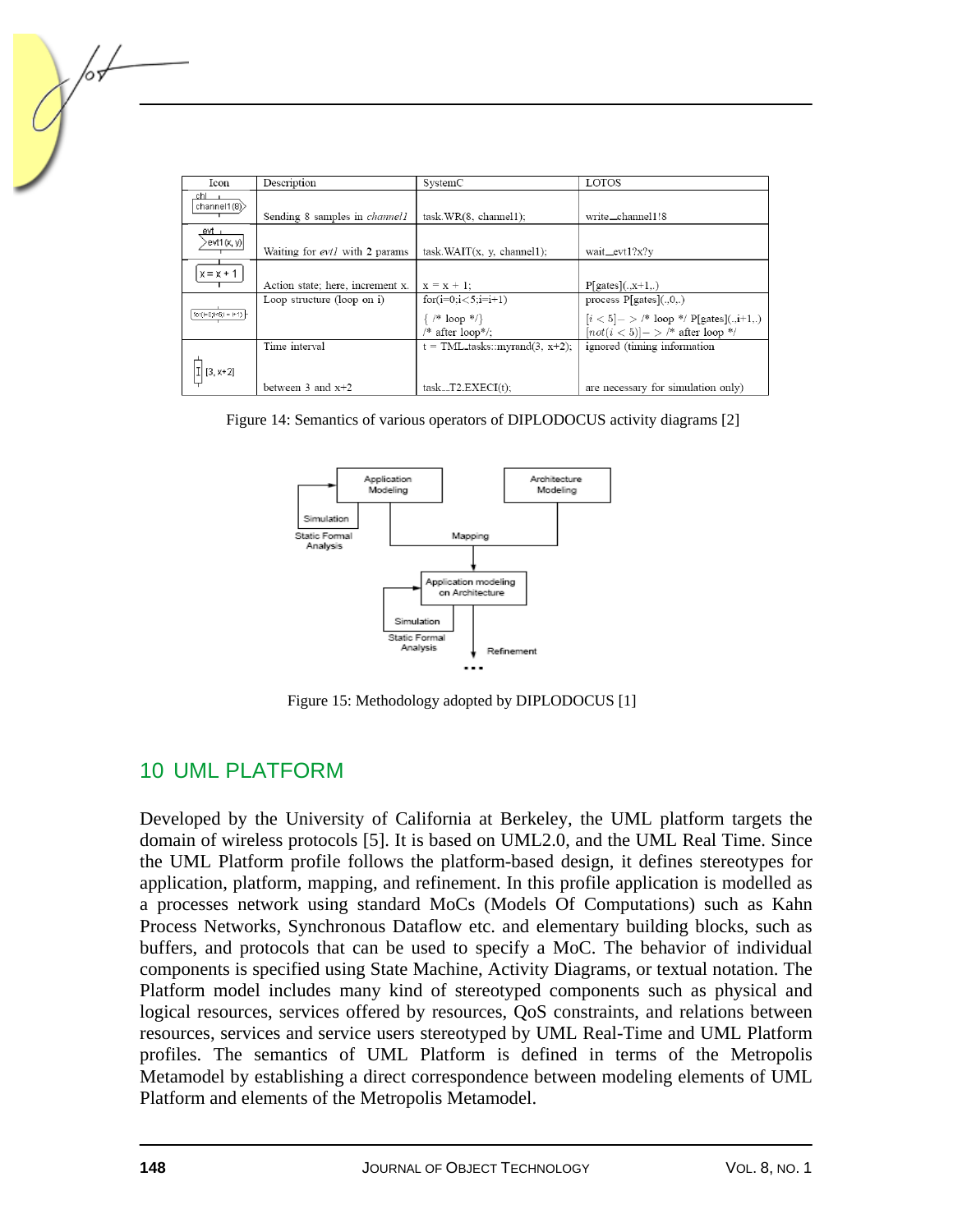

Figure 16: Stereotyped relationships

The design methodology, based on the UML Platform profile and Metropolis, is shown in Figure 17. In the first step the design problem is formulated using Use Case diagrams, and the constraints are annotated to the model, then, the functionality is decomposed into components and captured using the UML Platform stereotypes. Constraints are propagated and budgeted to the components. The Metamodel functional specification can be validated using the Metropolis simulator. As a next step, the UML Platform specification is compiled into a Metropolis Metamodel specification. Then, Communication Refinement and Mapping take place. The UML Platform model is compiled into a mapped Metamodel specification, and performance analysis and validation take place in the Metropolis simulation environment (figure 17).



Figure 17: UML Platform Design Flow [5]

/or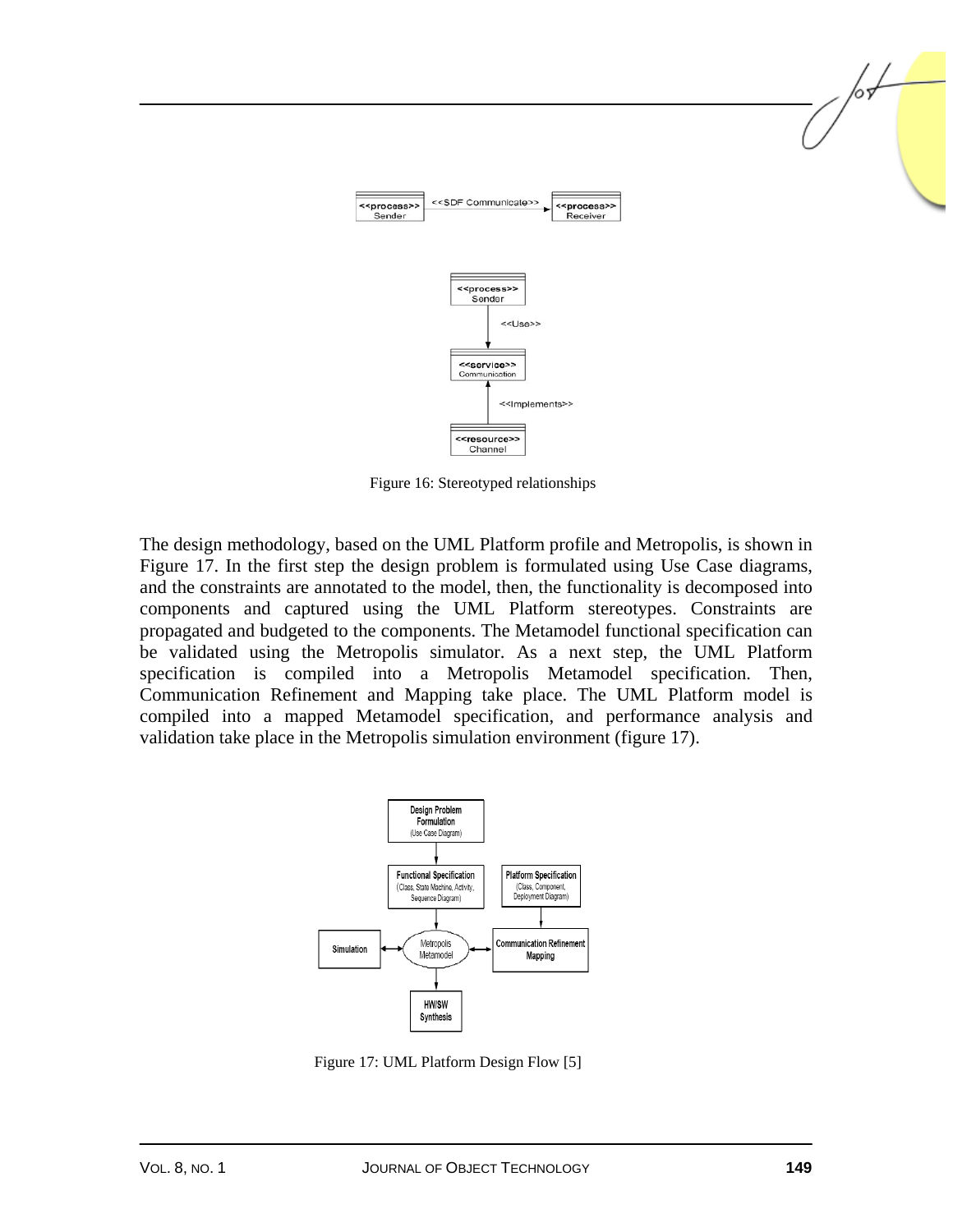## 11 DISCUSSION

In this section, we try to highlight in some detail the limitations of each profile. A full comparison is showed in table 3.

#### **SYSML**

With regard to embedded systems and SOCs particularities, there are strong similarities between the methods used in the area of System Engineering and complex SOC design, such as the need for precise requirements management, heterogeneous system specification, simulation, verification, and validation [20]. One of the major contributions of SysML in the area of ES and SOCS is the support for requirements modeling (see figure). The main limitations of SysML are not in the early design phase, but become clear as the design is refined towards the Software/Hardware implementations. On the other hand, SysML does not solve the question of the lack of semantics in UML2.0 and does not dictate any particular development process to be used. In order to be able to integrate SysML requirements models in embedded systems and SOCs design flows, formalization of such informal annotations is required.

#### **MARTE**

MARTE targets mainly real time embedded software-dominated systems. This profile offers a facility for modelling and analyzing real time applications, however in the Codesign context, where hardware and software developments often take place simultaneously, the profile becomes less useful: Hardware related problems like, design space exploration, synthesis, hardware-software interfaces generation are not sufficiently adressed. It also miss links to requirements modelling, formal analysis, and more profound discussion of abstraction and hierarchy of both application and hardware platform modelling would be needed [11].

#### **UML-SOC**

The UML- SoC profile can be considered as an extension of a conventional SoC design process, and it addresses only limited aspects of embedded systems development, namely formalization of specification and subsequent test scenario derivation. The focuses are on the completeness and consistency of specification, and on functional coverage of test scenarios. When considering the particular aspects of complex embedded systems and SOCs, the main limitations of this profile are:

Non-Functional Property (NFPs) aspects, e.g. performance, are not addressed in the UML specification at the system level.

Interface refinement is based on a proprietary CWL language leading to a lack in interoperability between tools.

Implementation is described in RTL separately, but functional verification uses the same test scenarios as in UML.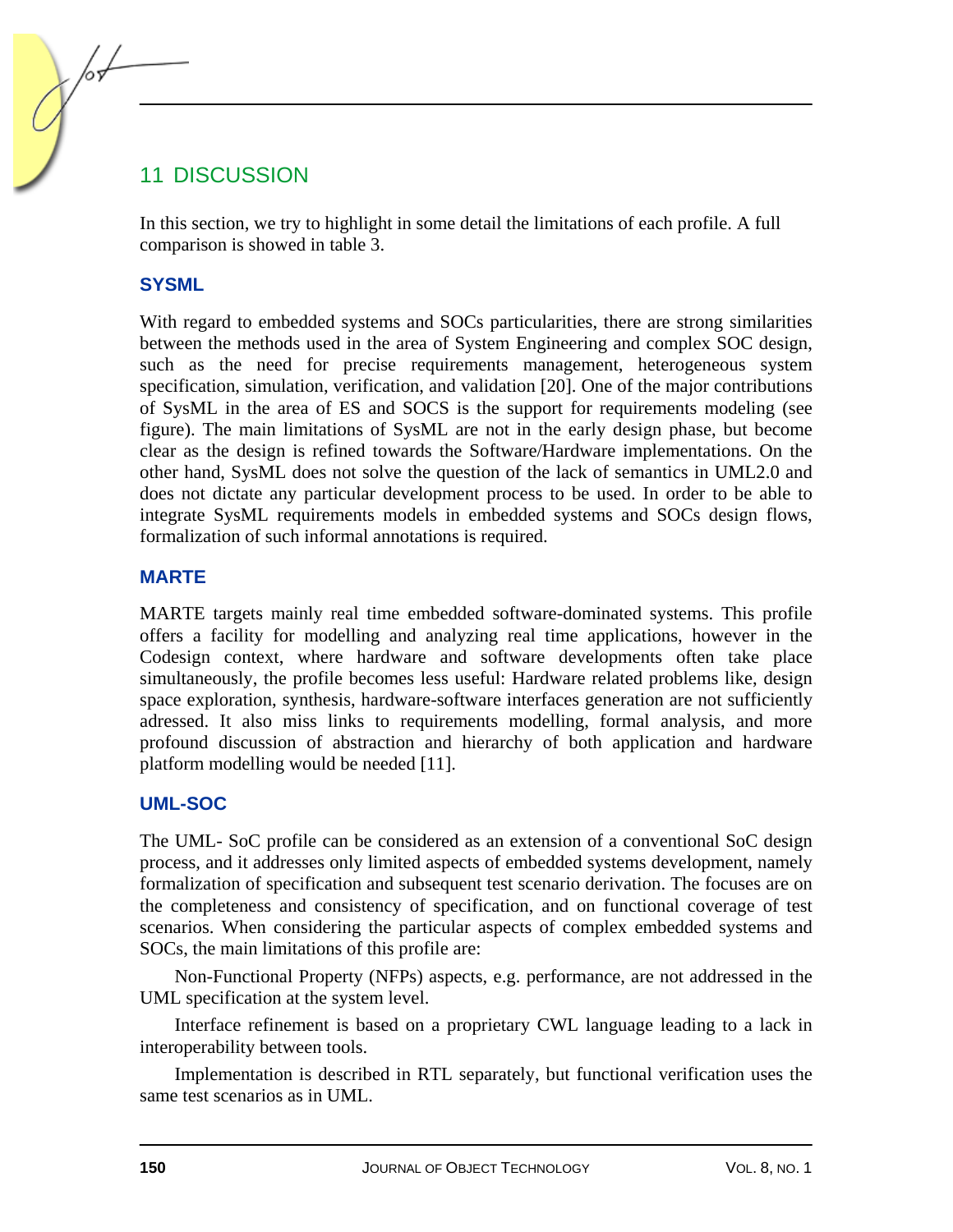Some semantics of stereotypes are defined informally (eg. *protocol*), others still require some clarification (eg. Synchronicity semantics).

#### **UML-SYSTEMC**

This profile targets hardware related aspects such as system level modelling, synthesis, simulation and IPs reuse exploiting the capabilities of the two standard UML2.0 and SystemC. However, in the context of Codesign, it shows some limitations, that are:

It does not address neither requirements capture neither Non-Functional Properties (NFPs).

It does not take into consideration neither the software part nor the hardware/software interface generation.

The lack of clear semantic forces to translate the complete SystemC code to UML, thus several pages are required to capture a simple function

The profile is restrictive since it considers only state diagrams: The state diagram methodology is too detailed. Activity diagrams are also important in data or activityoriented systems modelling.

The profile includes some unusual relationships for UML capture tools, such as associations among pseudo-states.

#### **TUT**

The main focus of this profile is the automation of architecture exploration targeting FPGA based prototyping. According to our knowledge, the TUT profile is the first profile showing actual automatic profiling and back annotations from and to UML models.

From a complex embedded systems and SOCs design perspectives, the main limitations of this profile are :

Is restrictive because, on one hand it supports only one MOC (the Kahn Process Network paradigm), on the other hand, it models the behaviour of each process with a StateChart : activity diagrams are also important.

Lack of formal semantics support for UML models validation and verification.

The platform model is based on a pre-existing libraries targeting FPGA prototyping. We have no results on the efficiency of the proposed profile and the associated design flow for more case studies.

#### **GASPARD2**

This profile targets extensive signal processing domain, it emphasizes MDA principles coupled with the Y chart approach at different level of abstractions. The first focus of this profile is SOC Co-modelling using a variety of models of computation, Co-simulation, models refinement, and automatic code generation. However it still lacks a support for NFPs modelling for both software and hardware, formal analysis, requirements capture and hardware/software interface synthesis.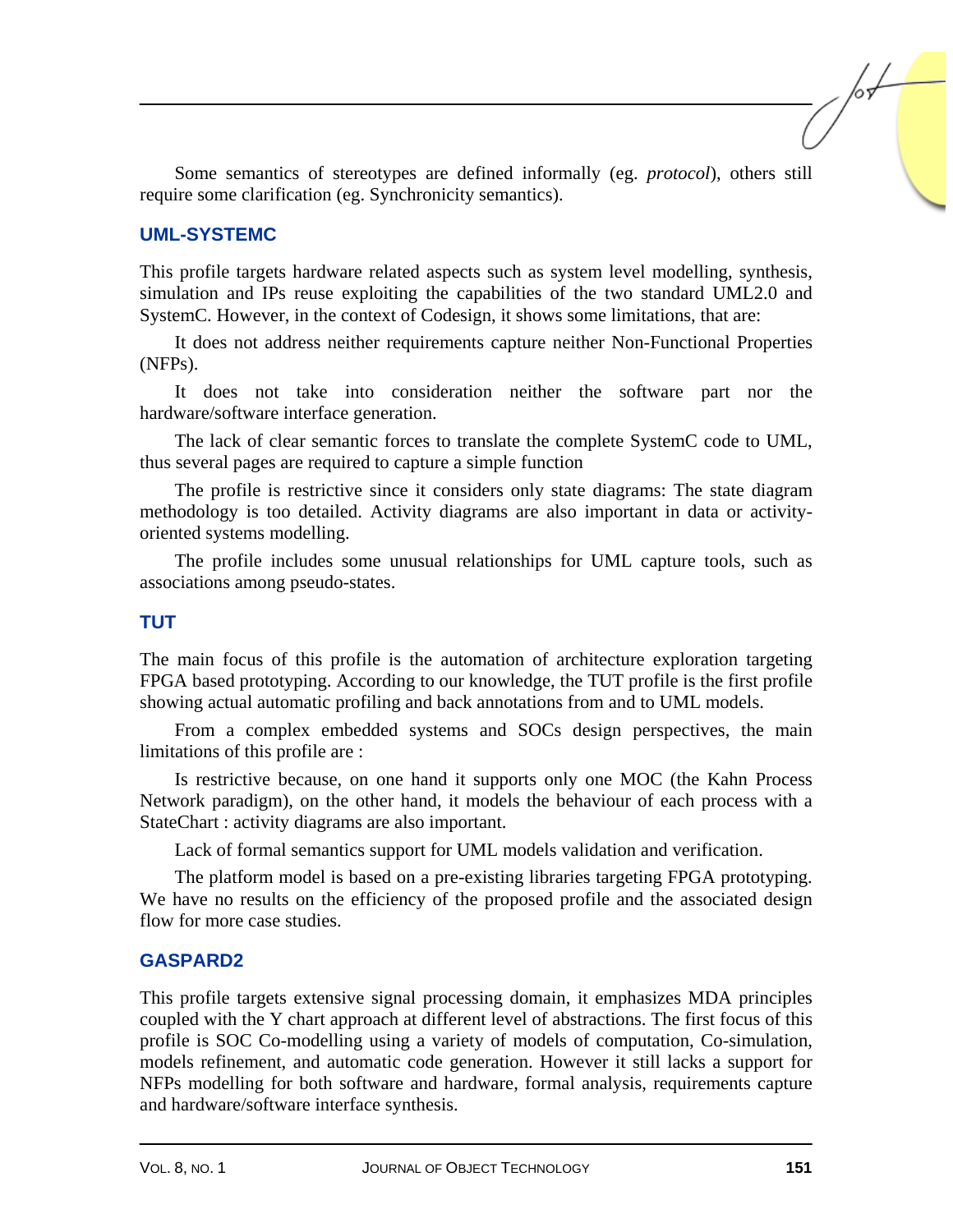#### **DIPLODOCUS**

This profile is based on an existing TURTLE profiling whose first aim was formal analysis. this new profile tends to enhance TURTLE profile to support hardware/software Codesign and related aspects as design space exploration, mapping, and co-simulation. The main limitations are :

Since the same abstract specification serves as input to both formal analysis and abstract simulation, It is not clear whether abstraction (in both data and tasks internal behaviour), which is one of the basic principles of DIPLODOCUS conflicts or not with formal semantics of LOTOS.

The architectural model is strongly dependant on the TML semantics.

TML language is too restrictive since there is no support for hierarchy and input dependant behaviour expression

The design space exploration concerns only architecture, but not application. In some cases, we must for instance split an intensive computationally task to parallel subtasks or to merge two tasks with high communication workload into one task.

The methodology is still under experimentation, and should prove its efficiency for more complex and realistic architectures [3].

#### **UML PLATFORM**

This profile adds a superficial layer on the Metropolis metamodel. All Co-design aspects are metropolis-related. Since the UML platform is strongly related to Metropolis approach, therefore it lacks interoperability with other profile and tools.

According to table 3, we can extract, some common limitations :

- 1. Since , most profiles focus on the process (task) paradigm, they lack of capabilities for the higher level object oriented service-based application. Althought, the process paradigm is more suitable for synthesis, hardware/software partitioning and performance analysis, it lacks reusability and abstraction. According to our knowledge, a few work aiming at hardware synthesis from object-oriented specifications. The work in [8], targets reconfigurable architectures generation from pure objects specification, exploiting actual object paradigm principles like polymorphism, encapsulation, and heritage.
- 2. Most profiles may suffer from the NFPs annotations cross-cutting problem through UML models. In order to solve this problem, we can resort to Aspect-Oriented Programming (AOP) principles.
- 3. Most profiles lack formal support for analysis, reffinement, and validation.
- 4. Lack of incompatible IPs reuse modeling and integration at UML level. For this purpose, we can define a stereotype named "IP" for Intellectual Property (see figure 19). To enable the effective integration of incompatible IPs, we may develop a wrapper design pattern, that takes as input an IP and translates it to an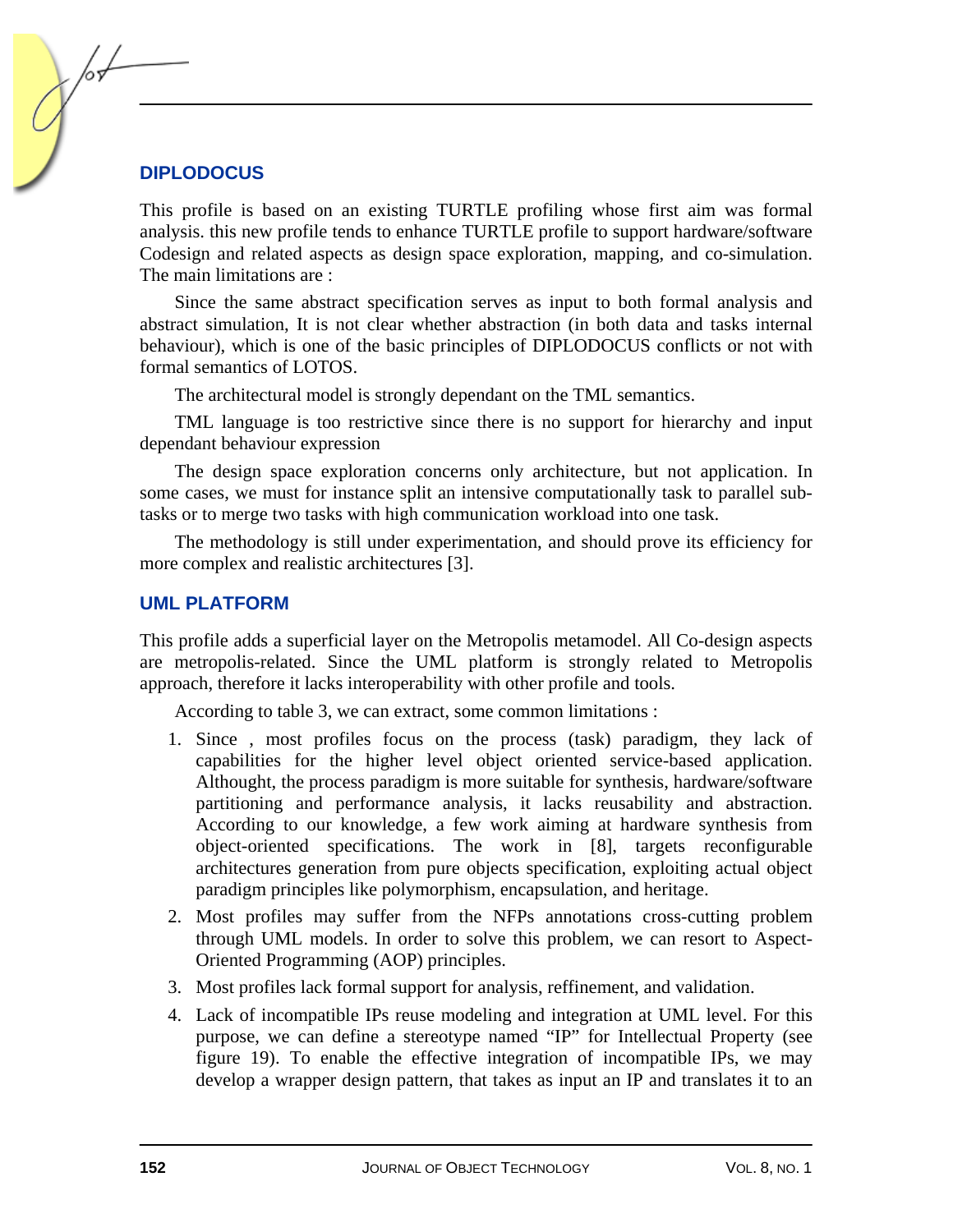XML representation. The latter can be considered as a Meta-Language to generate HDLs.

5. Contrary to time and memory occupation related NFPs which are well adressed, power consumption related NFPs are not well adressed.



Figure 18: Example of SOC Requirements

|            | SysM<br>L   | <b>UML</b><br><b>SOC</b> | <b>UML</b><br>System | <b>TUT</b> | <b>MAR</b><br>TE | <b>GASP</b><br>ARD <sub>2</sub> | <b>DIPL</b><br>ODOC | <b>UML</b><br><b>PLAT</b> |
|------------|-------------|--------------------------|----------------------|------------|------------------|---------------------------------|---------------------|---------------------------|
|            |             |                          | $\mathsf{C}$         |            |                  |                                 | <b>US</b>           | <b>FORM</b>               |
| NC         | N           | $\mathbf N$              | $\mathbf N$          | Y          | Y                | Y                               | $\mathbf Y$         | Y                         |
| RC         | Y           | $\mathbf N$              | N                    | Y          | ${\bf N}$        | $\mathbf N$                     | Y                   | ${\bf N}$                 |
| PA         | ${\bf N}$   | ${\bf N}$                | $\mathbf N$          | Y          | Y                | Y                               | $\mathbf Y$         | $\mathbf Y$               |
| <b>HS</b>  | ${\bf N}$   | Y                        | Y                    | Y          | $\mathbf N$      | Y                               | Y                   | $\mathbf Y$               |
| <b>HSI</b> | ${\bf N}$   | $\mathbf N$              | N                    | Y          | $\mathbf N$      | $\mathbf N$                     | $\mathbf N$         | Y                         |
| <b>IPR</b> | $\mathbf N$ | Y                        | Y                    | Y          | $\mathbf N$      | Y                               | $\mathbf N$         | N                         |
| FA         | $\mathbf N$ | $\mathbf N$              | N                    | N          | $\mathbf N$      | $\mathbf N$                     | Y                   | Y                         |

 $\sqrt{\frac{1}{2}}$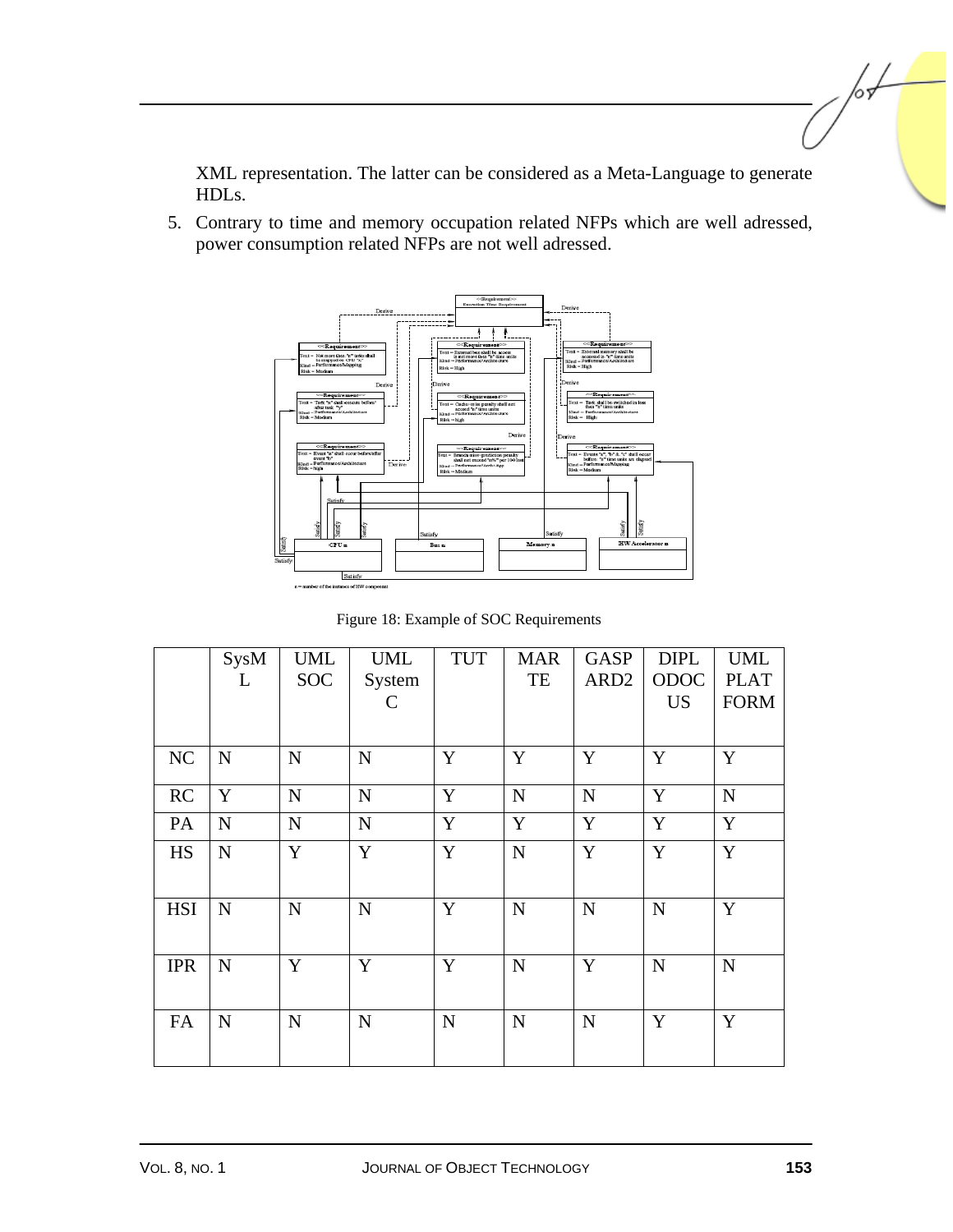| <b>PAR</b> | <b>COM</b>         | <b>PROC</b> | <b>PROC</b> | <b>PROC</b> | <b>COM</b>  | <b>COM</b>  | <b>PROC</b> | <b>PROC</b> |
|------------|--------------------|-------------|-------------|-------------|-------------|-------------|-------------|-------------|
|            |                    |             |             |             | <b>PROC</b> | <b>PROC</b> |             |             |
|            |                    |             |             |             |             | <b>SR</b>   |             |             |
|            |                    |             |             |             |             | Array-      |             |             |
|            |                    |             |             |             |             | <b>OL</b>   |             |             |
| TD         | <b>SYS</b>         | <b>SOC</b>  | <b>SOC</b>  | <b>SOC</b>  | <b>ERS</b>  | <b>ISP</b>  | <b>SOC</b>  | <b>WCP</b>  |
|            |                    |             |             |             |             | <b>SOC</b>  |             | ES          |
| AF         | $\overline{\cdot}$ | <b>MDA</b>  | <b>MDA</b>  | <b>KOSK</b> | $\gamma$    | <b>MDA</b>  | $Y -$       | <b>PBD</b>  |
|            |                    |             |             | I           |             | $Y -$       | Chart       |             |
|            |                    |             |             |             |             | Chart       |             |             |
|            |                    |             |             |             |             |             |             |             |
|            |                    |             |             |             |             |             |             |             |

| Table 3: UML2.0 Embedded Systems and SOCs Profiles |  |
|----------------------------------------------------|--|
|----------------------------------------------------|--|

**NC**: NFPs Capture. **RC**: Requirements Capture. **PA**: Performance Analysis. **HS**: Hardware Synthesis. **HSI**: Hw/Sw Interface Synthesis. **IPR**: IPs Reuse and Integration. **FA**: Formal Analysis. **PAR**: Paradigm. **TD**: Target Domain. **AF**: Associate Flow (Methodology). **COM**: Component. **PROC**: Process. **SR**: Synchronous Reactive. **ISP**: Intensive Signal Processing. **SOC**: System On a Chip. **ERS**. Embedded Real time Systems. **ES**. Embedded Systems. **WCP**. Wireless Communication Protocols. **PBD**: Platform-Based Design. **MDA**: Model Driven Architecture. **MDD**: Model Driven Development.

| $IPName = DCT$                              |  |
|---------------------------------------------|--|
| $IPType = SOFT$                             |  |
| $SourceCode = SystemC$                      |  |
| AbstractionLevel = $TLM$                    |  |
| $Protocol = HANDSHAKE$                      |  |
| $InputStream: FRAME$ ",                     |  |
| $Outputs = "Coeff:COEFF"$                   |  |
| TConstraints: "Output after 100s of Inputs" |  |
| $ISsBlackBox = false$                       |  |
| $IsProtocol = false$                        |  |
| Furnisher $=$ "IBM"                         |  |

Figure 19: IP stereotype

## 12 CONCLUSION

In this paper, we give a panorama of the well-known UML2.0 profiles for embedded systems and SOCs. We remark, that, it does not exist a complete profile addressing all aspects related to the embedded and SOCs domains. However prudent coupling between

/05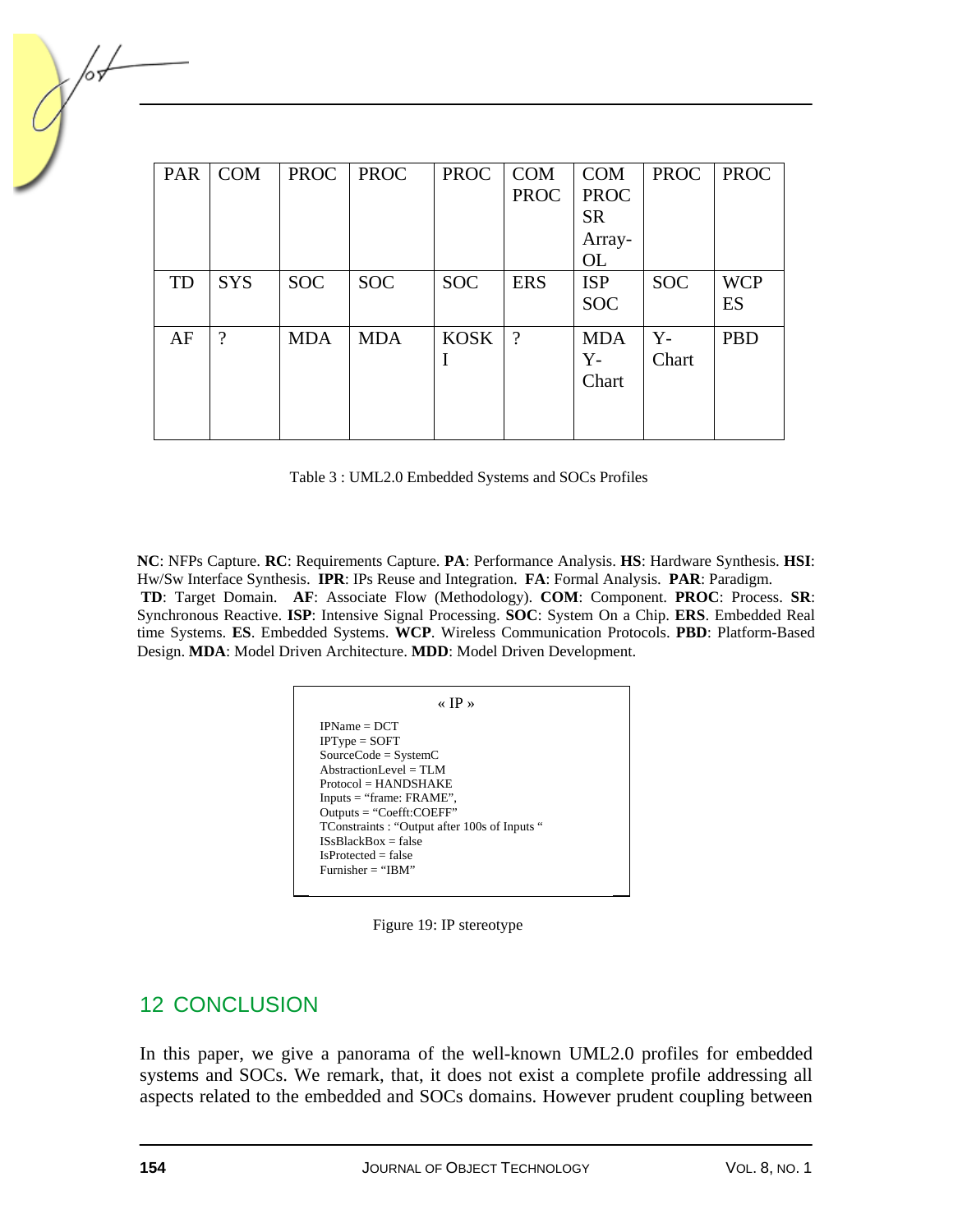them is possible and may lead to better results. This coupling is possible since most of profiles are focused on the process paradigm. What we need is a Meta-profile, in which we have to define rules for automatic passage from one profile to another. We are currently undertaking a research work to establish an integration of SysML, MARTE, TUT, and UML-SystemC profiles while formalizing SysML requirements diagrams and applying AOP principles.

## **REFERENCES**

- [1] L. Appvrille, M. Waseem,R. Ameur Boulifa, S. Coudert, and R. Pacalet. Abstract application modeling for system design space exploration. Euromicro Conference on Digital System Design (DSD'06), Dubrovnik, Croatia, August 2006.
- [2] L. Appvrille, M. Waseem,R. Ameur Boulifa, S. Coudert, and R. Pacalet. A UMLbased Environment for System Design Space Exploration. 13th IEEE International Conference on Electronics, Circuits and Systems (ICECS'2006), Nice, France, December 2006.
- [3] M. K. Bhatti, and L. Apvrille. Modeling and simulation of SoC hardware Architecture for Design Space Exploration. In SAME 2007 Forum. Session : Academic Posters. LaboSOC GET/ENST Paris, Sophia Antipolis, France, October 3 & 4, 2007.
- [4] R. Ben Atitallah, P. Boulet, A. Cuccuru, J.L. Dekeyser, A. Honré, O. Labbani, S. Le Bleu, P. Marquet, E. Piel, J. Taillard, and H. Yu. INRIA. Rapport technique, Gaspard2 UML profile documentation.. N° 0342. September 2007.
- [5] R. Chen, M. Sgroi, L. Lavagno, G. Martin, A. Sangiovanni-Vincentelli, and J. Rabaey. UML AND PLATFORM-BASED DESIGN. in "UML for Real", Edited by B. Selic, L. Lavagno, G. Martin, pp. 107-126, Kluwer Academic Publishers, May 2003.
- [6] DaRT. Dataparallelism for Real-time futurs. INRIA. Theme 1C. Activity Report 2003.
- [7] C. Dorotska, D. Frohlich, and B. Steinbach. Synthesis of UML-Models for Reconfigurable Hardware. In proceeding, 2nd UML for SoC Design Workshop at 42nd Design Automation Conference (DAC), Anaheim, California, 2005.
- [8] D. Frohlich. Object-Oriented Development for Reconfigurable Architectures. Dissertation. Von der Fakultat fur Mathematik und Informatic. Der Technischien Universitat Bergakademie Freiberg. 20. Juni 2007.
- [9] D.D Gajski, F. vahid, S. Narayan, and J. Gong. Specification and Design of Embedded Systems. Published by Prentice Hall. Englewood, Newjersey 07632. 1994.
- [10] A.Gerbi and K. Ferhat. UML Profiles for Real-Time Systems and their Applications. Journal paper. *JOT*, vol. 5, no. 4, pp. 149-169, May-June 2006. http://www.jot.fm/issues/issue\_2006\_05/article5/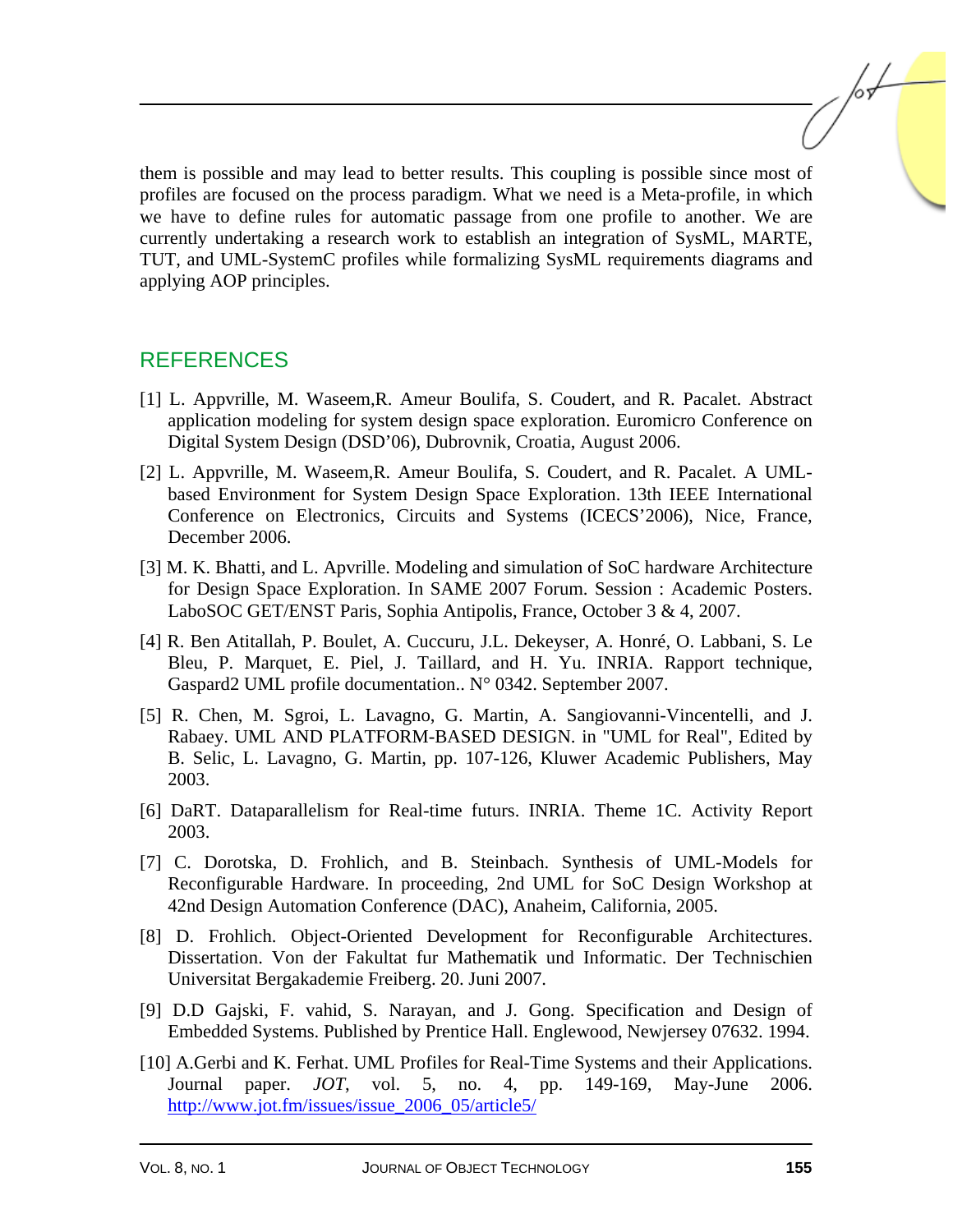- [11] ITEA. Information Technology For European Advancement. MARTES. Model-Based Approach for Real-Time Embedded Systems development. Title: Current limitations of best practices. Deliverable ID: 1.1, Version: 1.0. Editor Kari Tiensyrja. Status: Final. Confidentiality: Public. Date: 31/03/2006.
- [12] S.J. Mellor, J.R. Wolf, C. McCausland. Why Systems-on-Chip Needs More UML like a Hole in the Head. In Proceedings of the Design, Automation and Test in Europe (DATE'05) Volume 2.
- [13] P. Kukkala, J. Riihimaki, M. Hannikainen, T.D. Hamalainen, and K.Kronlof UML2.0 Profile for Embedded System Design. In Proceedings of the Design, Automation and Test in Europe Conference end Exhibition (DATE'05).
- [14] T. Kangas, P. Kukkala, H. Orsila, E. Saminen, M. Hannikainen, and T.D. Hamalainen. UML-Based Multiprocessor SOC Design, in ACM transactions on Embedded computing Systems, vol. 5, No. 2, pp. 281-320, May 2006.
- [15] E.Riccobene, P. Scandura, A. Rosti, and S. Bocchino. A SOC Design Methodology Involving a UML2.0 Profile for SystemC. In Proceedings of the Design, Automation and Test in Europe Conference end Exhibition (DATE'05).
- [16] OMG. UML Profile for MARTE, Beta 1. *OMG Adopted Specification, ptc/07-08-04,*  August 2007.
- [17] OMG. UML Profile for System on a Chip (SOC). *OMG Available Specification, version 1.0.1 formal /06-08-01,* August 2006.
- [18] OMG. Systems Modeling Language (SysML) Specification. *OMG document: ad/2006-03-08-01*, version 1. Draft, April 2006.
- [19] T. Schattkowsky. UML2.0 Overview and Perspectives in SOC Design. In Proceedings of the Design, Automation and Test in Europe (DATE'05), Vol. 2.
- [20] Y. Vanderperren, and W. Dehaene. SysML and Systems Engineering Applied to UML-Based SOC Design. In Proc. 2nd UML-SOC Workshop at 42nd DAC, Anaheim (CA), USA, 2005.
- [21] A. Viehl, O. Bringmann, and W. Rosentiel. Performance Analysis of Sequence Diagrams for SOC design. In proceeding, 2nd UML for SoC Design Workshop at 42nd Design Automation Conference (DAC), Anaheim, California, 2005.
- [22] Q. Zhu, R. Oishi, T. Hesegawa, and T. Nakata. Integrating UML into SOC Design Process. In Proceedings of the Design, Automation and Test in Europe (DATE'05) Vol. 2.

/or